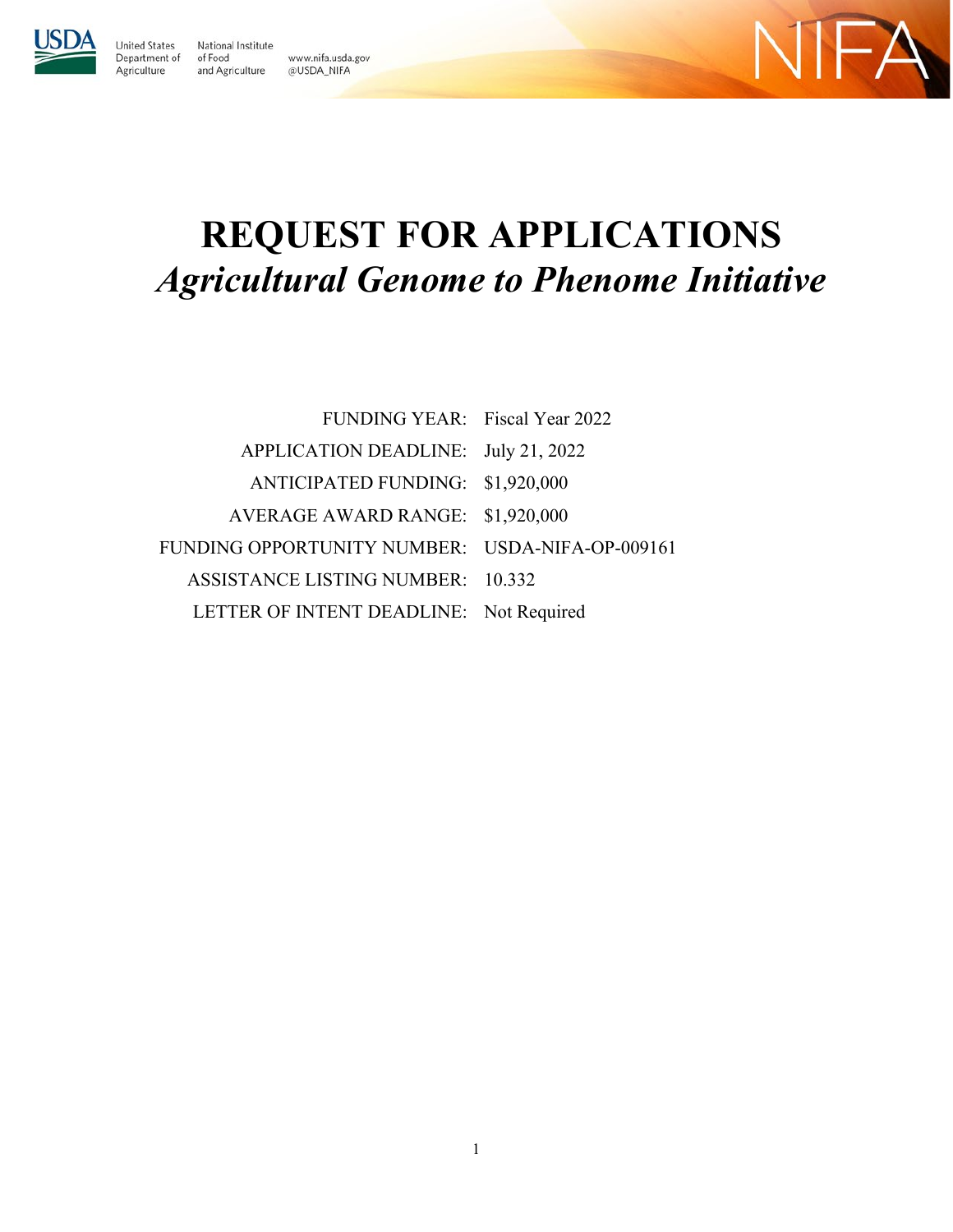#### **INITIAL ANNOUNCEMENT**

National Institute of Food and Agriculture United States Department of Agriculture

*Assistance Listing:* The Agricultural Genome to Phenome Initiative (AG2PI) is listed in the Assistance Listings under number 10.332.

| Task Description Deadline        |                                                                                                         |
|----------------------------------|---------------------------------------------------------------------------------------------------------|
|                                  |                                                                                                         |
|                                  | <b>Application:</b> 5:00 P.M. Eastern, July 21, 2022<br>[ <i>Ref to <u>Part I § C</u> of this RFA</i> ] |
| Letter of Intent:   Not Required |                                                                                                         |
|                                  | <b>Applicants Comments:</b> Within six months from the issuance of this notice                          |
|                                  | (NIFA may not consider comments received after the sixth                                                |
|                                  | <i>month</i> )                                                                                          |

#### <span id="page-1-0"></span>**Table 1**: Key Dates and Deadlines

**Advancing Diversity, Equity, Inclusion, and Accessibility.** NIFA recognizes research, education, and extension efforts will have the greatest impacts when equity is grounded in the programs. NIFA is committed to enhancing diversity, equity, inclusion, and accessibility of programs and encourages individuals, institutions, and organizations from underserved communities to apply to funding opportunities as lead, co-lead, or subaward recipient(s), and to engage as leaders in the peer panel review process to support the development of strong networks and collaborations. NIFA encourages applications that engage diverse communities and have broad impacts through research, education, extension, and integrated activities to address current and future challenges.

**Stakeholder Input**. The National Institute of Food and Agriculture (NIFA) seeks comments on all request for applications (RFAs) so it can deliver programs efficiently, effectively, with integrity, and with a focus on customer service. NIFA considers comments, to the extent possible when developing RFAs and use comments to help meet the requirements of Section  $103(c)(2)$  of [the Agricultural Research, Extension, and Education Reform Act of 1998](https://nifa.usda.gov/resource/agricultural-research-extension-and-education-reform-act-1998) [\(7 U.S.C. 7613\(c\)\(2\)\).](https://uscode.house.gov/view.xhtml?req=(title:7%20section:7613%20edition:prelim)%20OR%20(granuleid:USC-prelim-title7-section7613)&f=treesort&edition=prelim&num=0&jumpTo=true) Applicants may submit written comments to  $Policy@usda.gov$  (email is for comments only). Please use the following subject line: Response to the Agricultural Genome to Phenome Initiative RFA.

**Centers of Excellence**. Applicants are encouraged to visit the NIFA's [Centers of Excellence](https://nifa.usda.gov/centers-excellence)  [\(COE\)](https://nifa.usda.gov/centers-excellence) for information on COE designation process, including COE criteria, and a list of programs offering COE opportunities. A recording of COE outreach and COE implementation webinars are also available.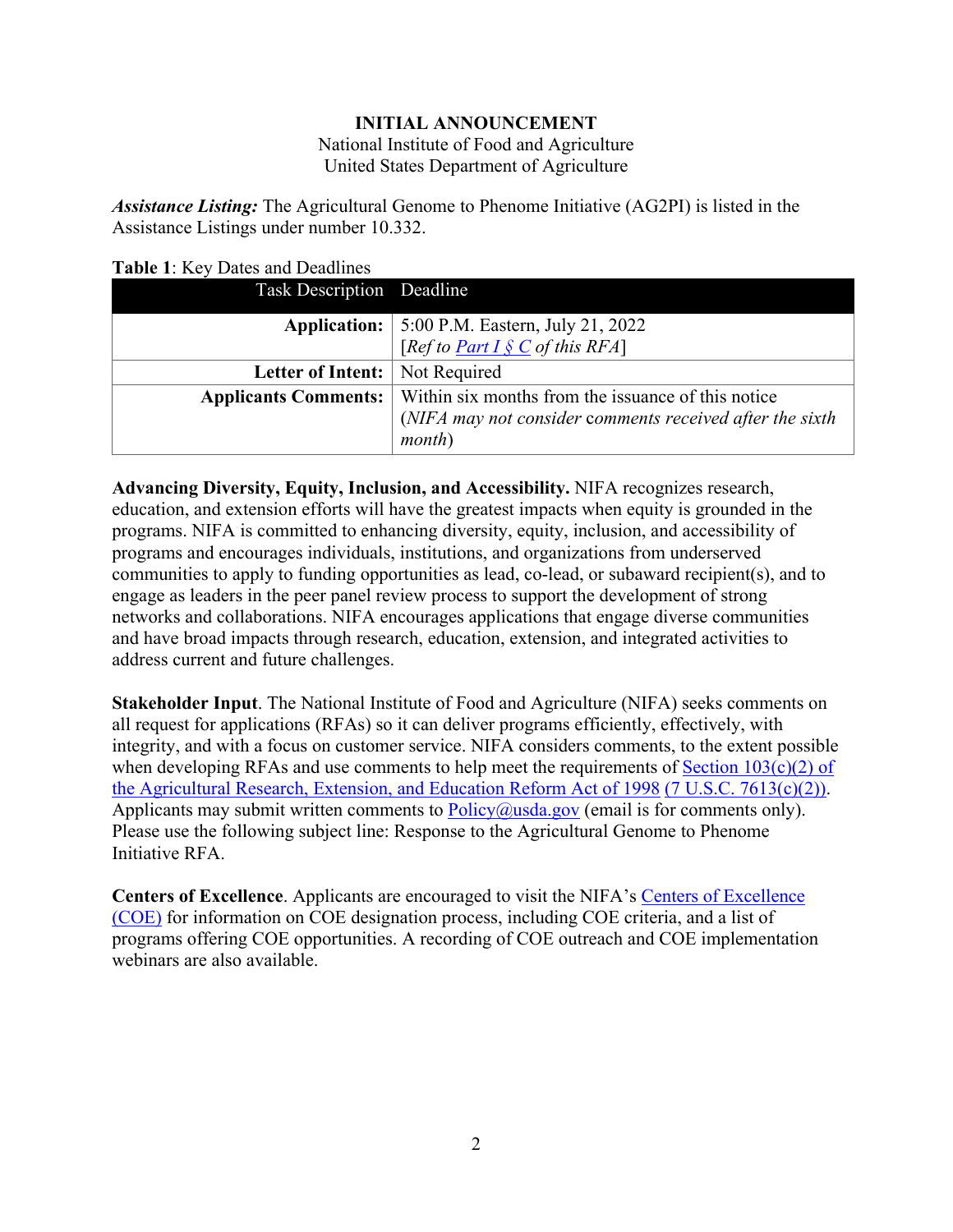#### **EXECUTIVE SUMMARY**

<span id="page-2-0"></span>The 2018 Farm Bill directed the Secretary of Agriculture through the National Institute of Food and Agriculture to establish a new competitive grant program to support research concerning genomes and phenomes of crops and animals of importance to the agriculture sector of the United States. The Farm Bill authorized annual discretionary funding for fiscal years 2019 through 2023. The U.S. Congress appropriated \$2,000,000 in fiscal year 2022 for this effort.

This notice identifies the objectives for Agricultural Genome to Phenome Initiative projects, deadlines, funding information, eligibility criteria for projects and applicants, and application forms and associated instructions.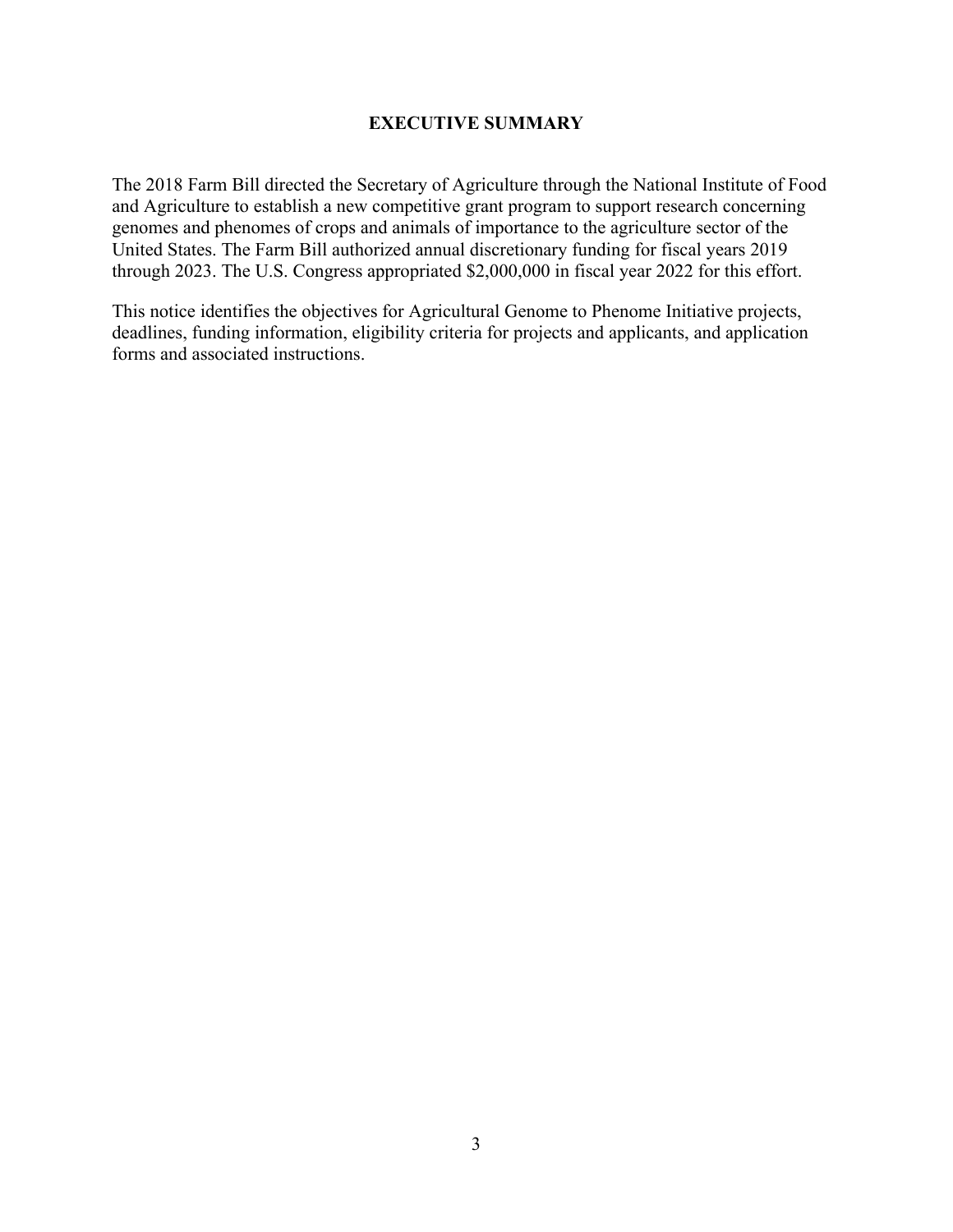<span id="page-3-0"></span>

| A.          |  |
|-------------|--|
| <b>B.</b>   |  |
|             |  |
| A.          |  |
| <b>B.</b>   |  |
| C.          |  |
| D.          |  |
|             |  |
| A.          |  |
| <b>B.</b>   |  |
| $C_{\cdot}$ |  |
|             |  |
|             |  |
| A.          |  |
| <b>B.</b>   |  |
| C.          |  |
|             |  |
| A.          |  |
| <b>B.</b>   |  |
| C.          |  |
| D.          |  |
| Ε.          |  |
|             |  |
|             |  |
| А.          |  |
| <b>B.</b>   |  |
|             |  |
| A.          |  |
| <b>B.</b>   |  |
| C.          |  |
|             |  |
|             |  |
|             |  |
|             |  |

# <span id="page-3-1"></span>**TABLE OF CONTENTS**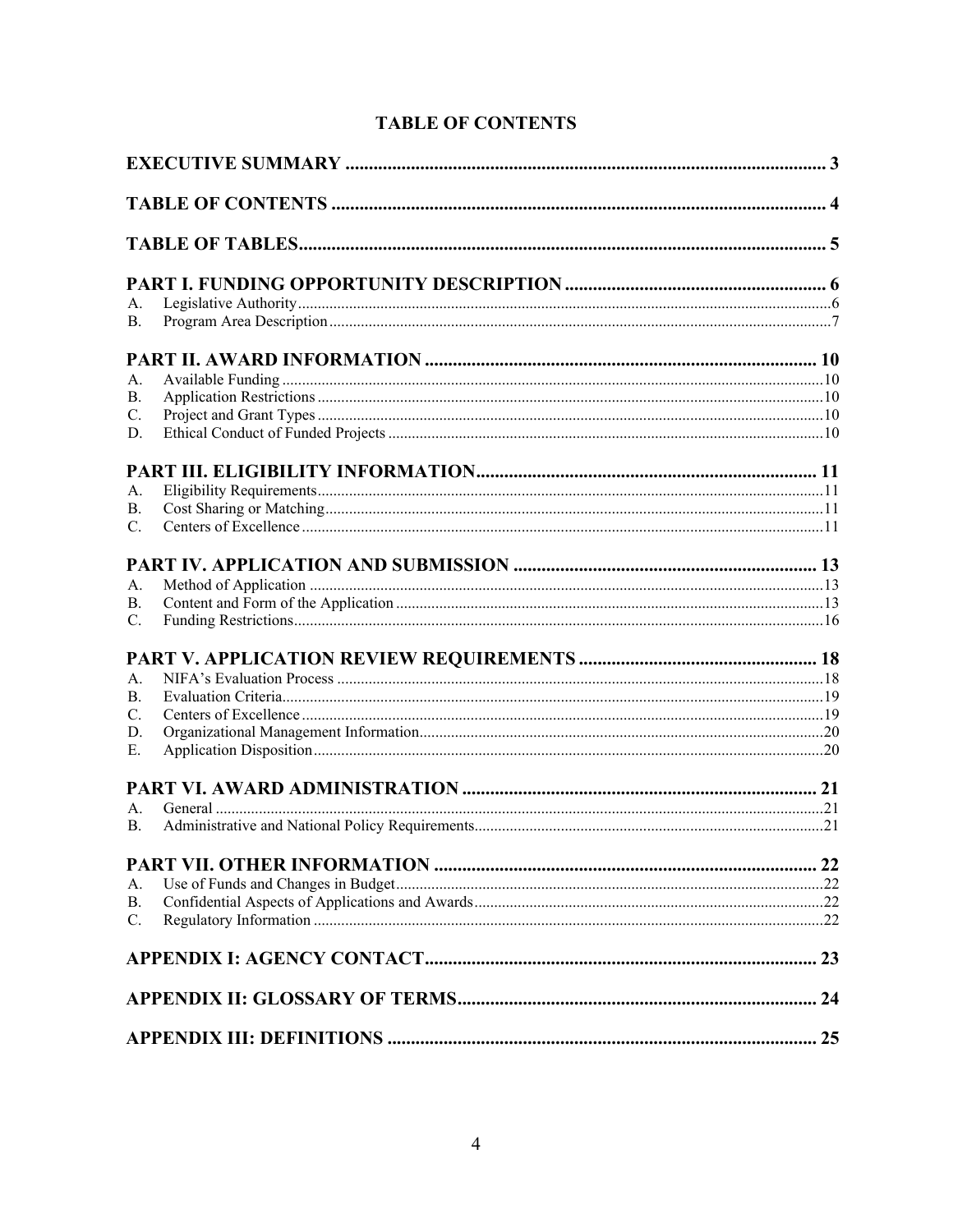# **TABLE OF TABLES**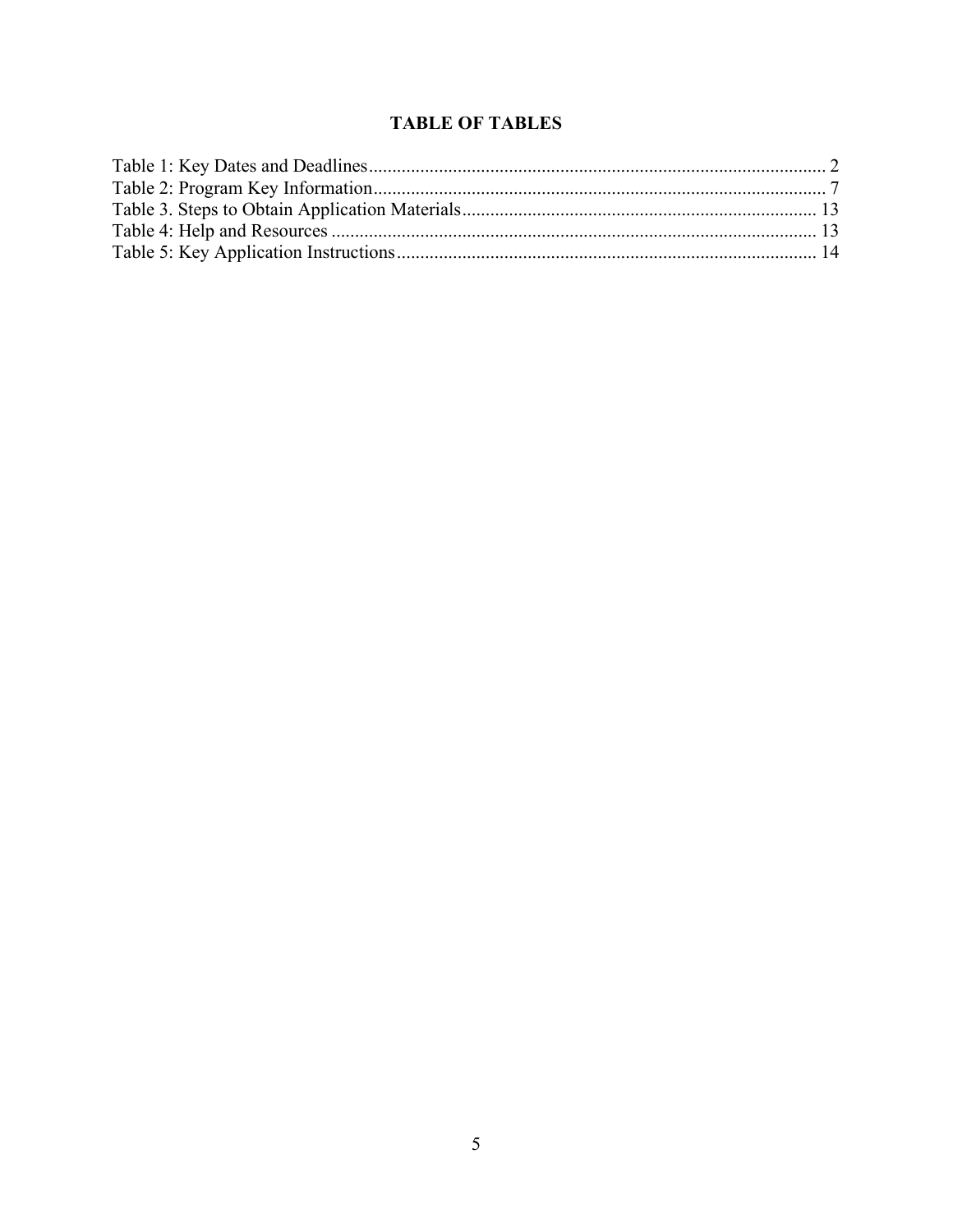#### <span id="page-5-0"></span>**PART I. FUNDING OPPORTUNITY DESCRIPTION**

#### <span id="page-5-1"></span>**A. Legislative Authority**

The Agriculture Genome to Phenome Initiative is authorized under [7 U.S.C. 5924.](https://uscode.house.gov/view.xhtml?req=(title:7%20section:5924%20edition:prelim)%20OR%20(granuleid:USC-prelim-title7-section5924)&f=treesort&edition=prelim&num=0&jumpTo=true)

#### **Purpose and Priorities**

The National Institute of Food and Agriculture's Agricultural Genome to Phenome Initiative (AG2PI) Assistance Listing 10.332, focuses on collaborative science engagement that brings together a community of researchers across both crops and animals to lay the foundation for expanding knowledge concerning genomes and phenomes of importance to the agriculture sector of the United States. Applications that propose a collaboration among U.S. crop and animal researchers are encouraged. In FY 2022, Congress recognized the value of leading public and land-grant universities with unique high-throughput phenotyping and greenhouse facilities and expertise for plant science innovation, root and rhizome innovation, and food for health. Congress provided funding for the Genome to Phenome program and encouraged NIFA to support the development of tools and datasets that can be used across multiple crop species to develop advanced genome engineering tools for integrated optimization of crop yield and animal feed for improved animal reproduction and nutrition and to mitigate environmental impacts from crop and animal production. Congress directed NIFA to use a competitive process to issue awards and urged additional focus on root stocks that increase carbon capture and can support grain crop covers. The purposes of AG2PI are to:

- 1. Study agriculturally significant crops and animals in production environments to achieve sustainable and secure agricultural production;
- 2. Ensure that current gaps in existing knowledge of agricultural crop and animal genetics and phenomics are filled;
- 3. Identify and develop a functional understanding of agronomically relevant genes from crops and animals that are of importance to the agriculture sector of the United States;
- 4. Ensure future genetic improvement of crops and animals of importance to the agriculture sector of the United States;
- 5. Study the relevance of diverse germplasm as a source of unique genes that may be of importance in the future;
- 6. Enhance the available pool of genetic resources to reduce the economic impact of pathogens on crops and animals of importance to the agriculture sector of the United States; and
- 7. Disseminate findings to relevant audiences.

The AG2PI is aligned with the following USDA Strategic Goals:

- 1. Strategic Goal 1: Combat Climate Change to Support America's Working Lands, Natural Resources and Communities.
- 2. Strategic Goal 2: Ensure America's Agricultural System is Equitable, Resilient, and Prosperous.
- 3. Strategic Goal 3: Foster an Equitable and Competitive Marketplace for All Agricultural Producers.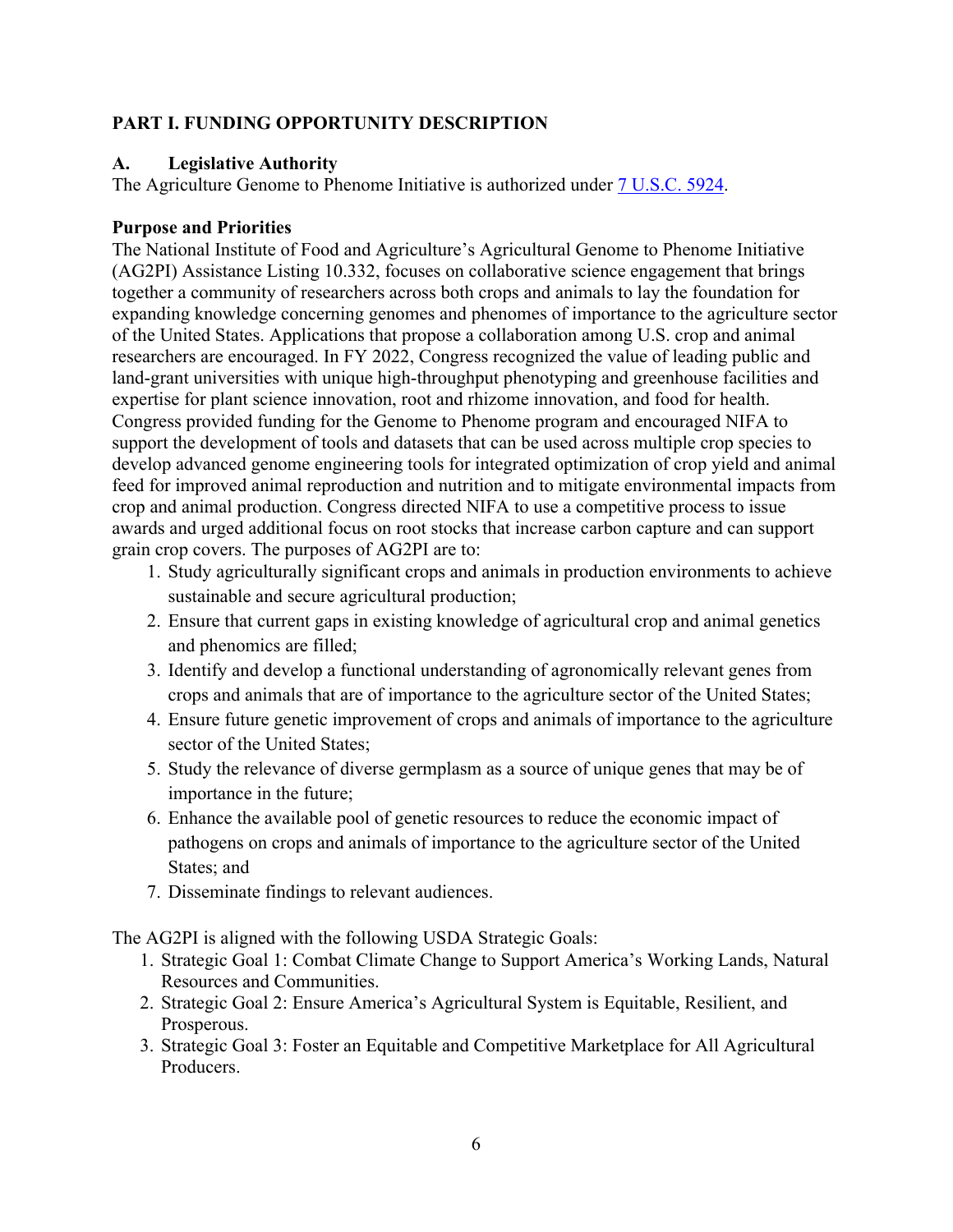USDA Strategic Plan found at [\(https://www.usda.gov/sites/default/files/documents/usda-fy-](https://www.usda.gov/sites/default/files/documents/usda-fy-2022-2026-strategic-plan.pdf)[2022-2026-strategic-plan.pdf\)](https://www.usda.gov/sites/default/files/documents/usda-fy-2022-2026-strategic-plan.pdf)

*Global Engagement*. NIFA supports global engagement that advances U.S. agricultural goals. NIFA recognizes that collaboration with international partners may be necessary to attain the agency's goals for U.S. agriculture, promote global competence of our nation's future agricultural workforce, and promote safe and nutritious food security in a growing world. Therefore, although application to this RFA is limited to eligible U.S. institutions, applicants may collaborate with international partners, to include subcontracts to international partners or other institutions. Applications must clearly demonstrate benefits to the U.S.

For a program informational webinar please visit the [NIFA calendar](https://nifa.usda.gov/calendar) for dates, event registration, and link.

|                                 | Title Description              |
|---------------------------------|--------------------------------|
| <b>Program Code:</b>            | AG2PI                          |
| <b>Program Code Name:</b>       | Agricultural Genome to Phenome |
|                                 | Initiative                     |
| <b>CFDA Number</b>              | 10.332                         |
| <b>Project Type:</b>            | Research Only                  |
| <b>Grant Type:</b>              | Collaborative AG2PI            |
| <b>Application Deadline</b>     | July 21, 2022                  |
| <b>Grant Duration:</b>          | 36 Months                      |
| <b>Anticipated # of Awards:</b> |                                |
| <b>Maximum Award Amount:</b>    | \$1,920,000                    |

#### <span id="page-6-1"></span>**Table 2**: Program Key Information

#### <span id="page-6-0"></span>**B. Program Area Description**

The application must propose a collaboration among U.S. crop and animal researchers. Applications must begin their title as "NIFA AG2PI Collaborative: [full title] …followed by the specific name of the project".

Applications must aim to use a competitive process (seed grants) in coordination and approved by NIFA to: (1) develop tools and datasets that can be used across multiple crop species to advance genome engineering for integrated optimization of crop yield and animal feed for improved animal reproduction and nutrition; (2) mitigate environmental impacts from crop and animal production and; (3) encourage development of root stocks that increase carbon capture and can support grain crop covers. Projects must support the following statutory goals:

- 1. expand knowledge concerning genomes and phenomes of crops and animals of importance to the agriculture sector of the United States;
- 2. understand how variable weather, environments, and production systems impact the growth and productivity of specific varieties of crops and species of animals in order to provide greater accuracy in predicting crop and animal performance under variable conditions;
- 3. support research that leverages plant and animal genomic information with phenotypic and environmental data through an interdisciplinary framework, leading to a novel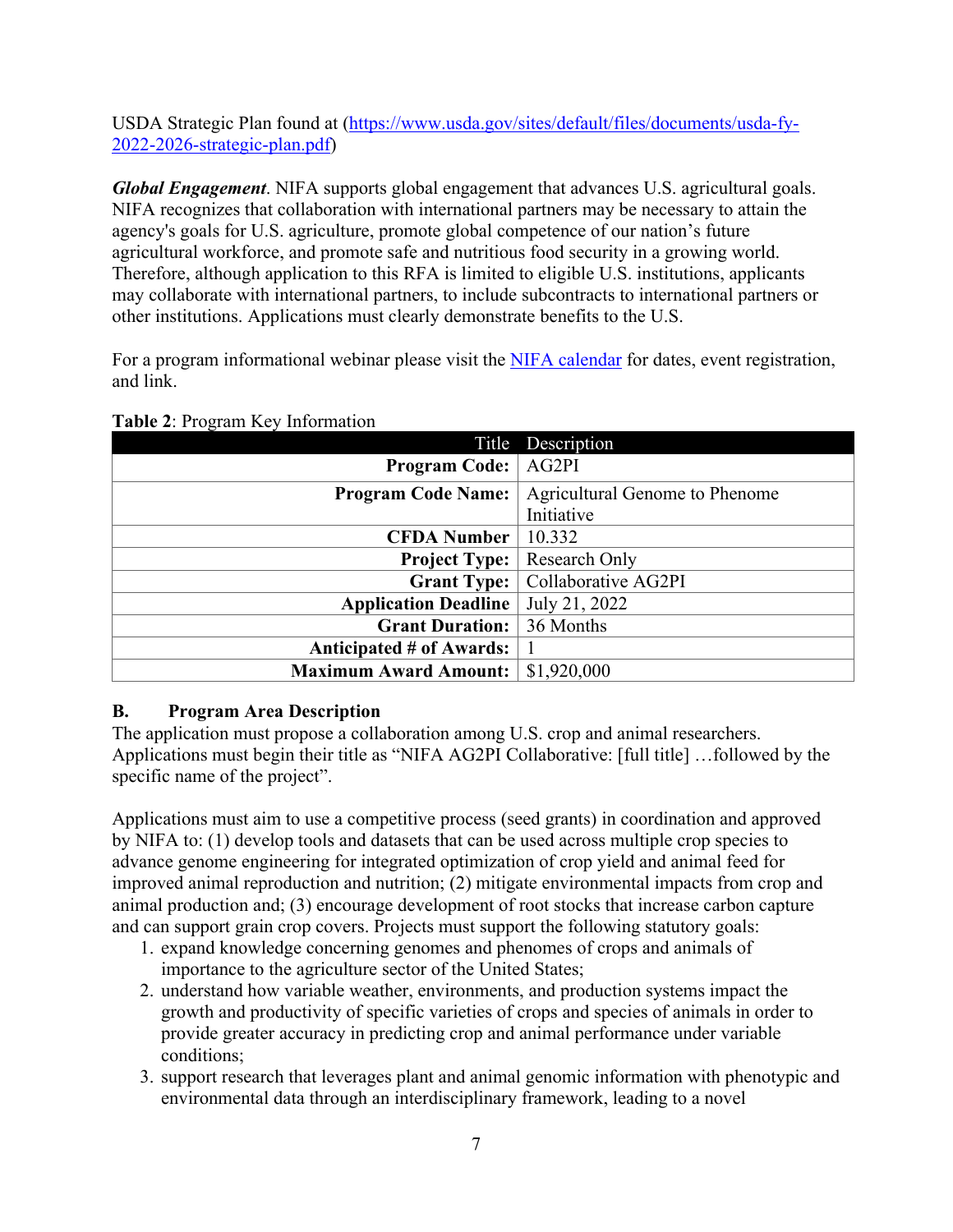understanding of plant and animal processes that affect growth, productivity, and the ability to predict performance, which will result in the deployment of superior varieties and species to producers and improved crop and animal management recommendations for farmers and ranchers;

- 4. catalyze and coordinate research that links genomics and predictive phenomics at different sites across the United States to achieve advances in crops and animals that generate societal benefits;
- 5. combine fields such as genetics, genomics, plant physiology, agronomy, climatology, and crop modeling with computation and informatics, statistics, and engineering;
- 6. combine fields such as genetics, genomics, animal physiology, meat science, animal nutrition, and veterinary science with computation and informatics, statistics, and engineering;
- 7. focus on crops and animals that will yield scientifically important results that will enhance the usefulness of multiple crop and animal species;
- 8. build on genomic research, such as the Plant Genome Research Project and the National Animal Genome Research Program, to understand gene function in production environments that is expected to have considerable returns for crops and animals of importance to the agriculture of the United States;
- 9. develop improved data analytics to enhance understanding of the biological function of genes;
- 10. allow resources developed under this section, including data, software, germplasm, and other biological materials, to be openly accessible to all persons, subject to any confidentiality requirements imposed by law; and
- 11. encourage international partnerships with each partner country responsible for financing its own research.

#### **Other Program Information:**

- 1. **Applications** must include a budgeted plan for data management that includes making data publicly available and /or compatible with other open data sources.
- 2. Applications must include, as an appendix, a budgeted project management plan and timeline to ensure efficient functioning of the plant and animal collaborative team of researchers.
- 3. Applications should use the existing community white papers on genome to phenome in crops and animals or develop new white papers to identify short, medium, and long-term priorities to be addressed with the available funding.
- 4. Applications must include, as an appendix, a budgeted plan and timeline for an advisory group of principal stakeholders and scientists relevant to the proposed project.
- 5. **Renewal Applications** must include a description of how the scope of existing programs will be expanded given additional funds.
- 6. Applications must include a detailed description of how subcontracts under this award will be managed.
- 7. Applicants are strongly encouraged to strengthen existing partnerships and/or form new partnerships with Minority Serving Institutions (MSI).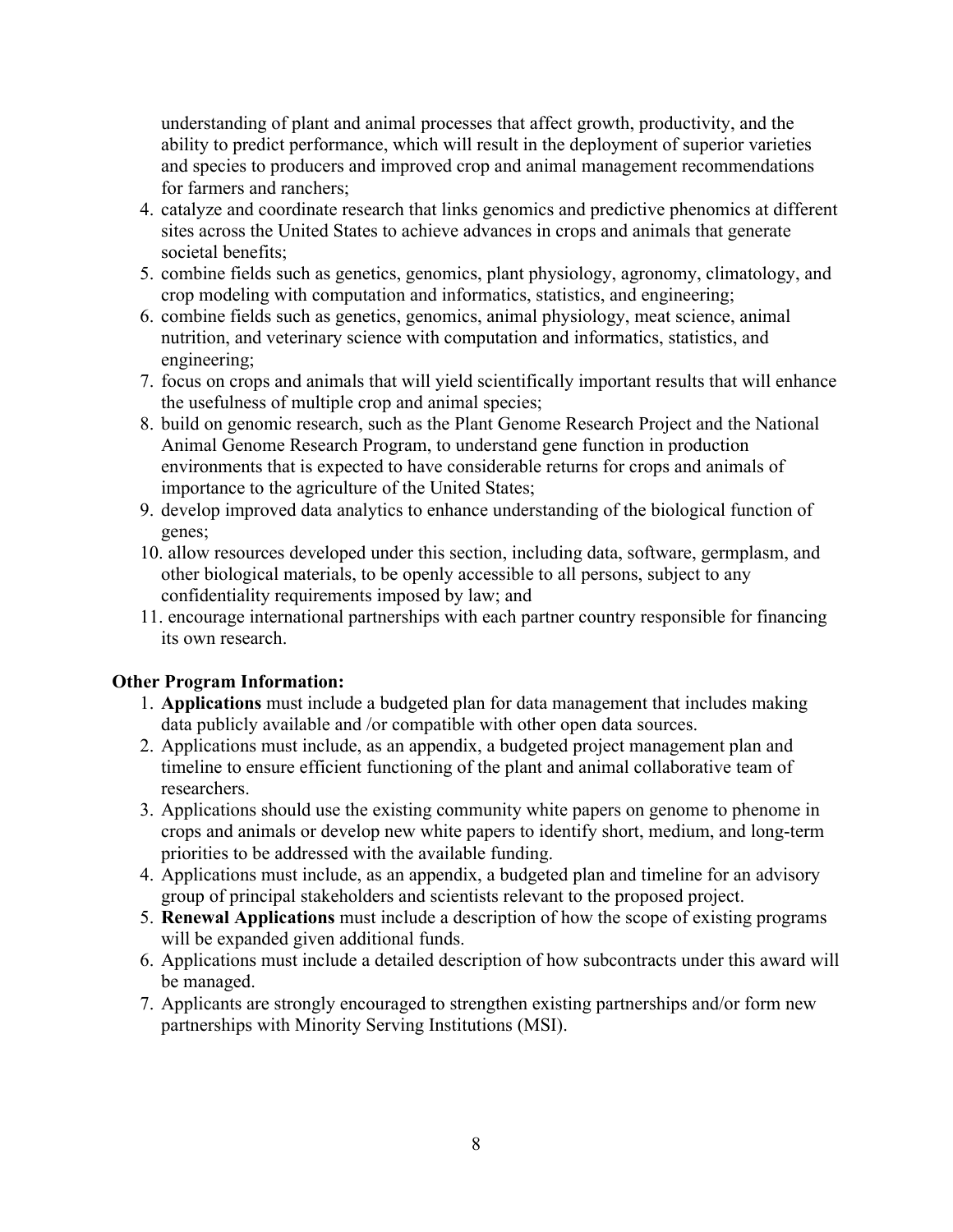Applications that demonstrate coordination and collaboration with international partners, especially other genome to phenome projects worldwide will be viewed favorably. However, applications must be submitted by eligible U.S. institutions.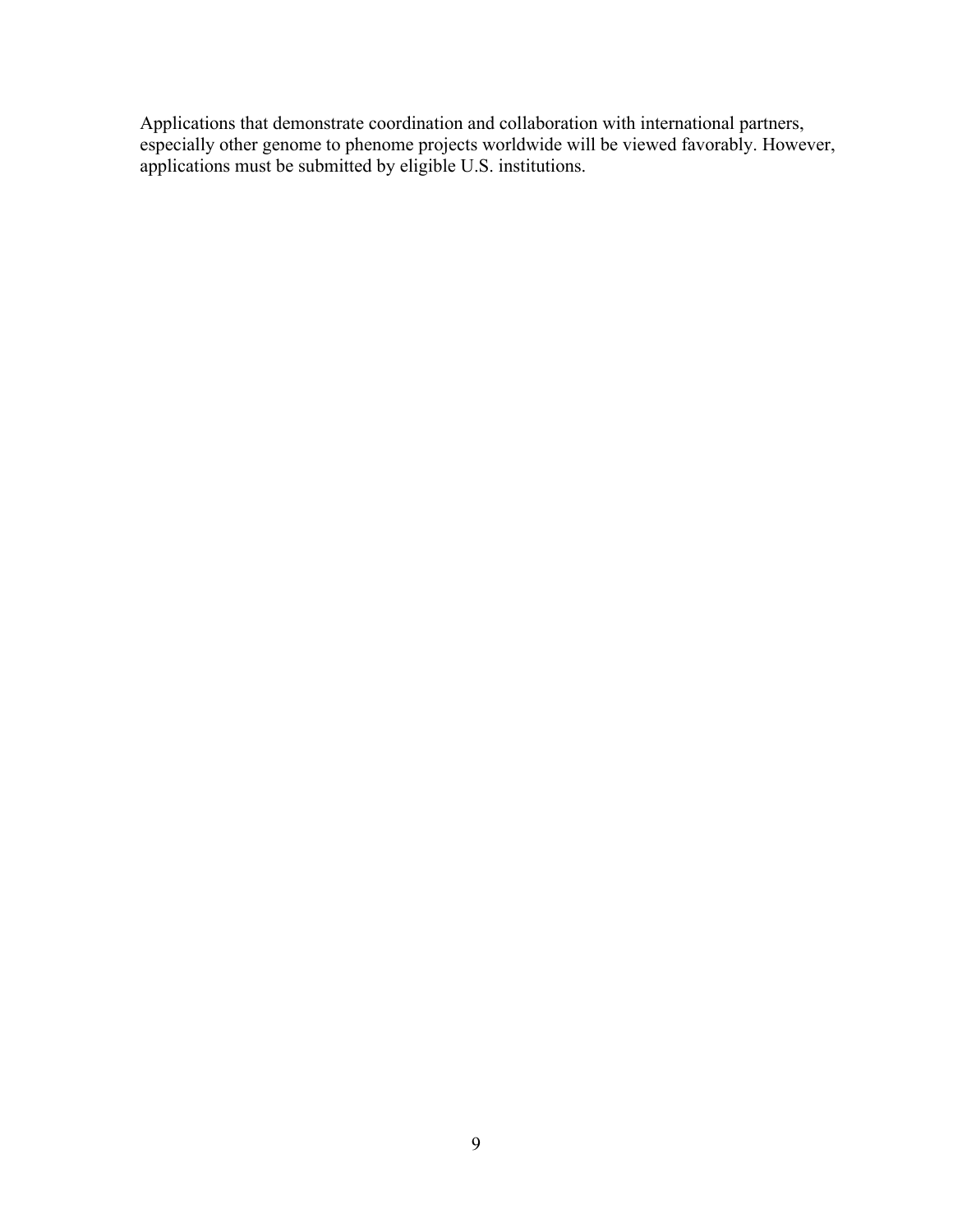# <span id="page-9-0"></span>**PART II. AWARD INFORMATION**

#### <span id="page-9-1"></span>**A. Available Funding**

The amount available for the Agriculture Genome to Phenome Initiative (AG2PI) in FY 2022 is approximately \$1,920,000. For FY 2022, this program will accept applications for standard research projects up to \$1,920,000 (total, including indirect costs, not per year). Project periods for this program are limited to a maximum duration of three years. USDA is not committed to fund any application or to make a specific number of awards.

The [Automated Standard Application for Payments,](https://www.fiscal.treasury.gov/fsservices/gov/pmt/asap/asap_home.htm) operated by the Department of Treasury, Bureau of Fiscal Service, is the designated payment system for awards resulting from this RFA.

## <span id="page-9-2"></span>**B. Application Restrictions**

NIFA will evaluate applications using the criteria described in  $Part V$  of this RFA. Applications for FY2022 is limited to the following application types:

- 1. *New application*: New applications will be evaluated using the criteria described in [Part](#page-17-0)  [V](#page-17-0) of this RFA and are subject to the due dates herein (see [Appendix III](#page-24-0) for definition).
- 2. *Renewal application*. Renewal applications must contain the same information as required for new applications and must contain a p*rogress report*. The progress report must include the implementation of the data management plan (DMP) of the previously funded project. Renewal applications are subject to the same criteria and due dates herein. Applicants submitting a renewal application must enter the NIFA-assigned proposal number of the previously approved application in the *Federal Field (Field 4)* on the application form (see [Appendix III](#page-24-0) for definition).

# <span id="page-9-3"></span>**C. Project and Grant Types**

The type of projects or grants that are eligible for funding is limited to Standard Research applications.

# <span id="page-9-4"></span>**D. Ethical Conduct of Funded Projects**

In accordance with sections [2, 3, and 8 of 2 CFR Part 422,](https://www.ecfr.gov/cgi-bin/text-idx?SID=3f96ab05cf1fc2d2713e5e46755e7696&mc=true&node=pt2.1.422&rgn=div5#se2.1.422_12) institutions that conduct USDAfunded extramural research must foster an atmosphere conducive to research integrity, bear primary responsibility for prevention and detection of research misconduct, and maintain and effectively communicate and train their staff regarding policies and procedures. In the event an application to NIFA results in an award, the Authorized Representative (AR) assures, through acceptance of the award that the institution will comply with the above requirements. Award recipients must, upon request, make available to NIFA the policies, procedures, and documentation to support the conduct of the training. See [Responsible and Ethical Conduct of](https://nifa.usda.gov/responsible-and-ethical-conduct-research)  [Research](https://nifa.usda.gov/responsible-and-ethical-conduct-research) for further information.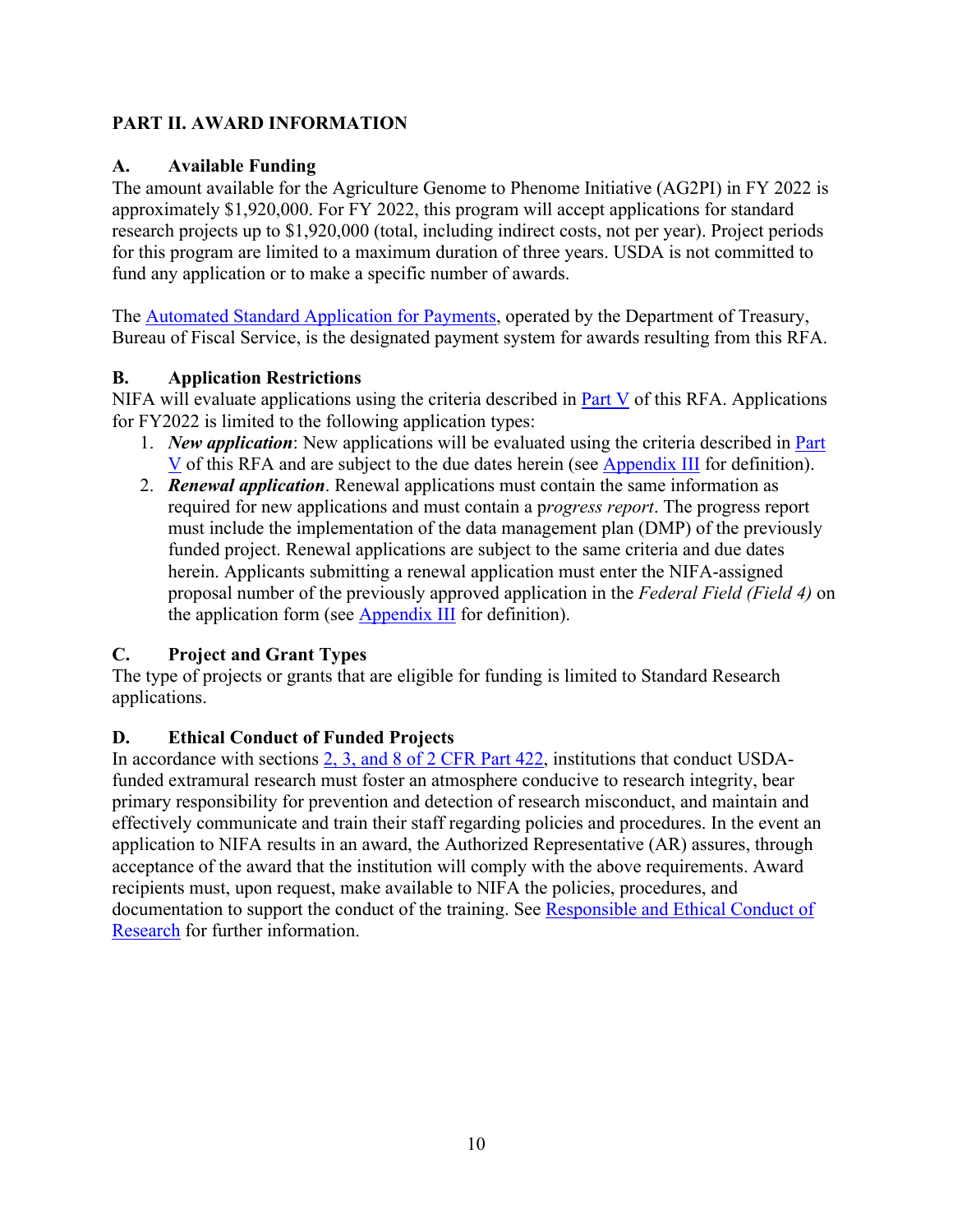# <span id="page-10-0"></span>**PART III. ELIGIBILITY INFORMATION**

## <span id="page-10-1"></span>**A. Eligibility Requirements**

The Secretary may make grants under this subsection to:

- 1. State agricultural experiment stations;
- 2. colleges and universities;
- 3. university research foundations;
- 4. other research institutions and organizations;
- 5. Federal agencies;
- 6. national laboratories;
- 7. private organizations, foundations, or corporations;
- 8. individuals; or
- 9. any group consisting of two or more of the entities described in (1) through (8).

A consortium of eligible entities is encouraged to apply under this RFA. Applicants for the AG2PI must meet all the requirements discussed in this RFA. Failure to meet the eligibility criteria by the application deadline may result in exclusion from consideration or, preclude NIFA from making an award. For those new to Federal financial assistance, NIFA's [Grants Overview](https://nifa.usda.gov/resource/grants-overview) provides highly recommended information about grants and other resources to help understand the Federal awards process.

*Duplicate or Submissions* – duplicate submissions are not allowed. NIFA will disqualify both applications if an applicant submits duplicate submissions. For those new to Federal financial assistance, NIFA's [Grants Overview](https://nifa.usda.gov/resource/grants-overview) provides highly recommended information about grants and other resources to help understand the Federal awards process.

# <span id="page-10-2"></span>**B. Cost Sharing or Matching**

With respect to a grant or cooperative agreement under this section that provides a particular benefit to a specific agricultural commodity, the recipient of funds shall provide non-Federal matching funds (including funds from an agricultural commodity promotion, research, and information program) equal to not less than the amount provided under the grant or cooperative agreement. Non-Federal matching funds may include in-kind support, in keeping with the requirements detailed in Part IV, B. of this RFA.

*Matching Waiver:* The matching funds requirement may be waived if NIFA determines that

- A. the results of the project are of a particular benefit to a specific agricultural commodity, but those results are likely to be applicable to agricultural commodities generally; or
- B. the project:
	- a. Involves a minor commodity; and
	- b. deals with scientifically important research; and
	- c. the recipient is unable to satisfy the matching funds requirement.

# <span id="page-10-3"></span>**C. Centers of Excellence**

Pursuant to [Section 7214 of the Agricultural Act of 2014 \(Pub. L. 113-79\),](https://www.govinfo.gov/content/pkg/PLAW-113publ79/html/PLAW-113publ79.htm) NIFA will recognize and prioritize COE applicants that carry out research, extension, and education activities that relate to the food and agricultural sciences. A COE is composed of one or more of the following entities that provide financial or in-kind support to the COE.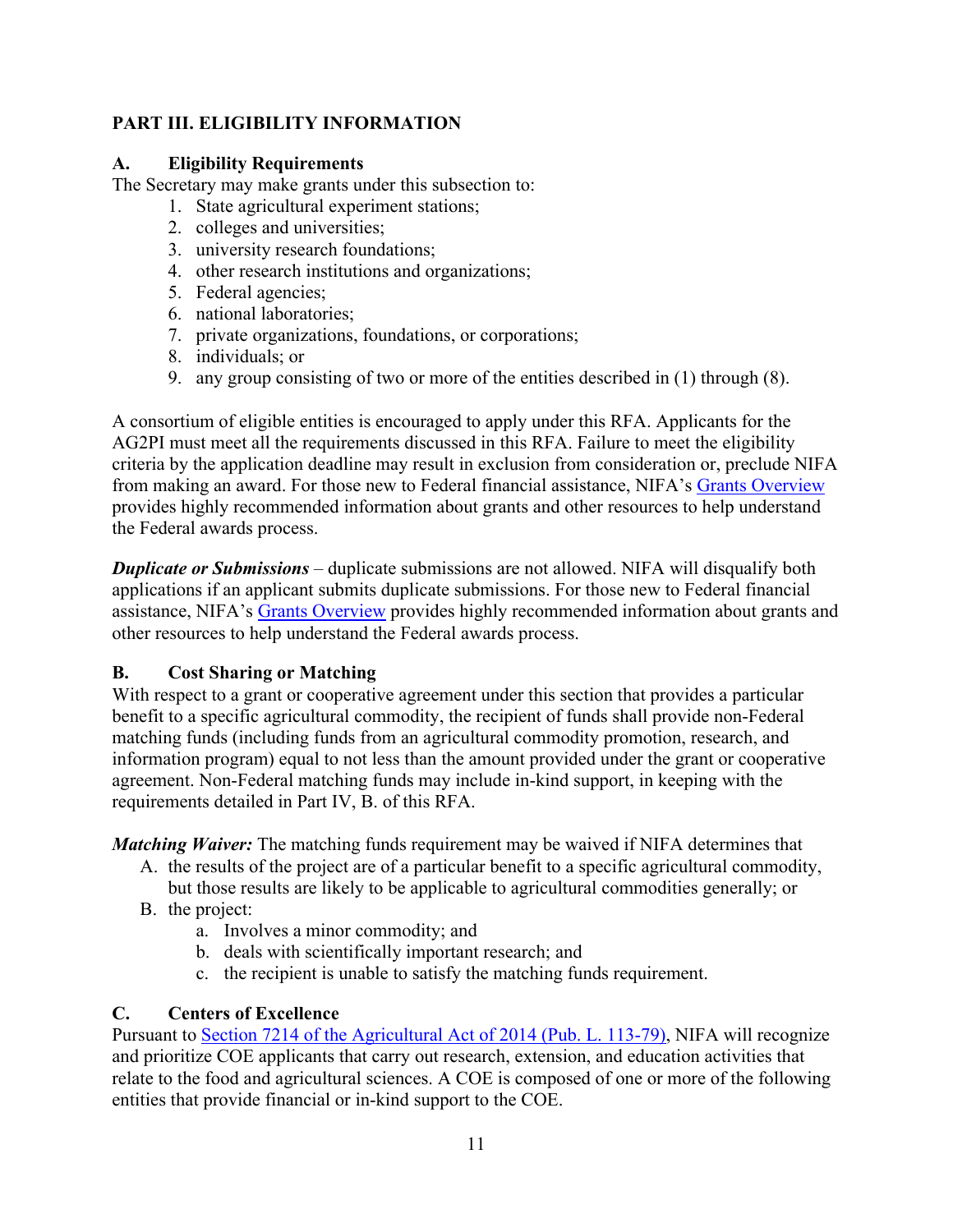- 1. State agricultural experiment stations.
- 2. Colleges and universities.
- 3. University research foundations.
- 4. Other research institutions and organizations.
- 5. Federal agencies.
- 6. National laboratories.
- 7. Private organizations, foundations, or corporations.
- 8. Individuals; or
- 9. Any group consisting of two or more of the entities described in (1) through (8).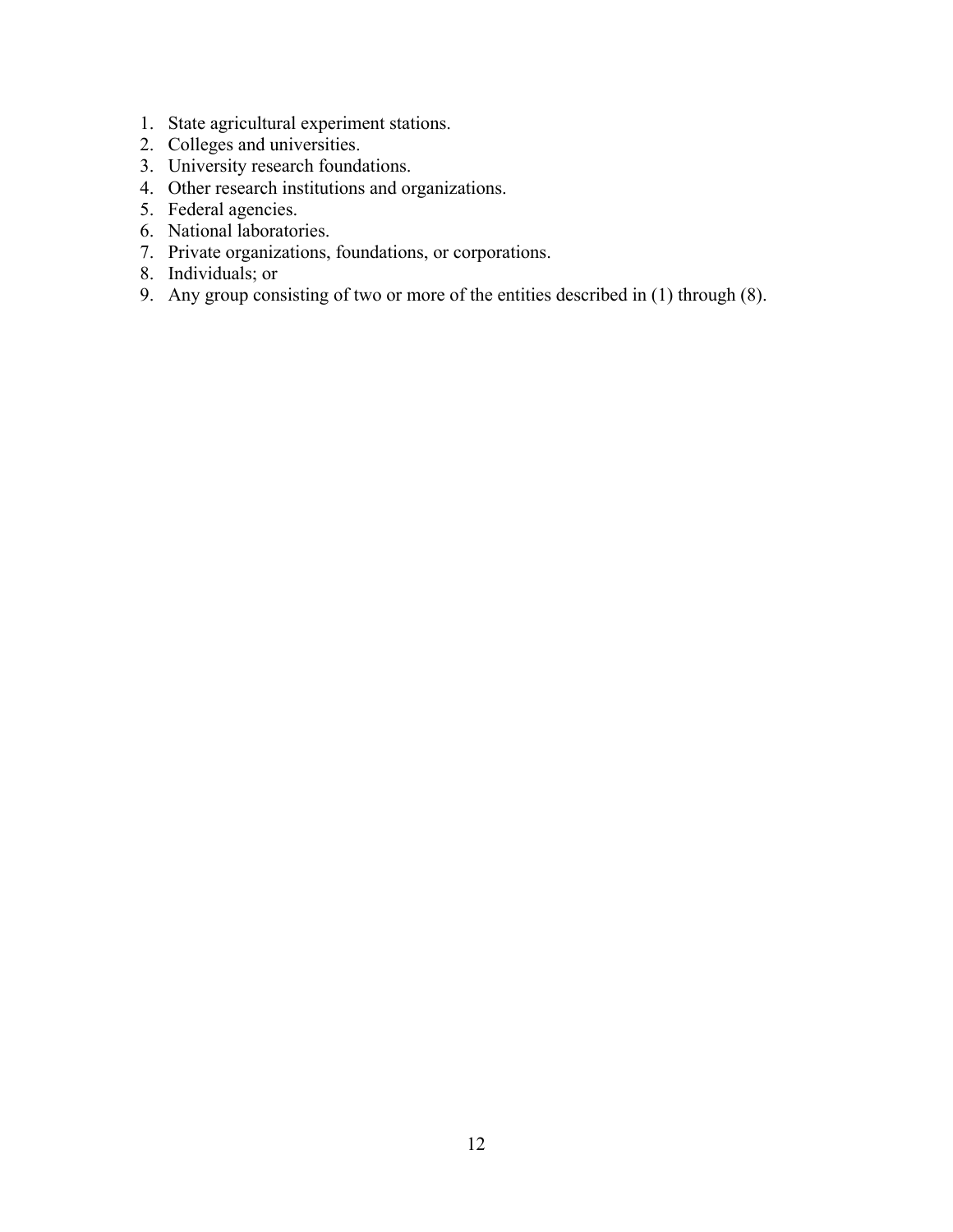# <span id="page-12-0"></span>**PART IV. APPLICATION AND SUBMISSION**

# <span id="page-12-1"></span>**A. Method of Application**

Applicants must apply to this RFA electronically; no other method or response is accepted. The electronic application for this RFA and additional resources are available on [Grants.gov](https://www.grants.gov/) and [Grants 101.](https://www.grants.gov/web/grants/learn-grants/grants-101/pre-award-phase.html/) **Table 3** provides instructions on how to obtain an electronic application. **Part III** of the NIFA Grants [Application Guide](https://nifa.usda.gov/resource/nifa-grantsgov-application-guide) contains detailed information regarding the [Grants.gov](https://www.grants.gov/) registration process. The NIFA Grants Application Guide is contained in the specific funding opportunity package or a sample of the guide can be found [here.](https://nifa.usda.gov/resource/nifa-grantsgov-application-guide) When applying for a NIFA award, it is important to reference the version of the guide that is included in the specific funding opportunity application package.

| <b>Steps</b>              | <b>Action</b>                                                                                                      |
|---------------------------|--------------------------------------------------------------------------------------------------------------------|
| <b>Step One: Register</b> | New Users to Grants.gov must register early with Grants.gov prior to<br>submitting an application (Register Here). |
| <b>Step Two:</b>          | Download and Install Adobe Reader (see Adobe Software Compatibility                                                |
| <b>Download Adobe</b>     | for basic system requirements).                                                                                    |
| <b>Step Three: Find</b>   | Using this funding opportunity number USDA-NIFA-OP-009161, search                                                  |
| <b>Application</b>        | for application here: Opportunity Package.                                                                         |
| <b>Step Four: Assess</b>  | Contact an AR prior to starting an application to assess the organization's                                        |
| <b>Readiness</b>          | readiness to submit an electronic application.                                                                     |

# <span id="page-12-3"></span>**Table 3.** Steps to Obtain Application Materials

# <span id="page-12-4"></span>**Table 4**: Help and Resources

| <b>Grants.gov Support</b>                           | <b>NIFA Support</b>                               |
|-----------------------------------------------------|---------------------------------------------------|
| <b>Grants.gov Online Support</b>                    | Email: grantapplicationquestions@usda.gov         |
| Telephone support: 800-518-4726 Toll-               |                                                   |
| Free or 606-545-5035                                | Key Information: Business hours: Monday thru      |
| Email support: $support(\mathcal{Q})$ grants.gov    | Friday, 7a.m. - 5p.m. ET, except federal holidays |
| Self-service customer-based support:                |                                                   |
| Grants.gov                                          |                                                   |
| $i$ Portalgrantapplication questions $(a)$ usda.gov |                                                   |
| Key Information: Customer service                   |                                                   |
| business Hours 24/7, except federal                 |                                                   |
| holidays.                                           |                                                   |

# <span id="page-12-2"></span>**B. Content and Form of the Application**

The application guide is part of the corresponding application package for this RFA. The RFA overrides the application guide if there is a discrepancy between the two documents. NIFA will accept subsequent submissions to an application until the application deadline. However, applicants that do not meet the application requirements, to include partial applications, risk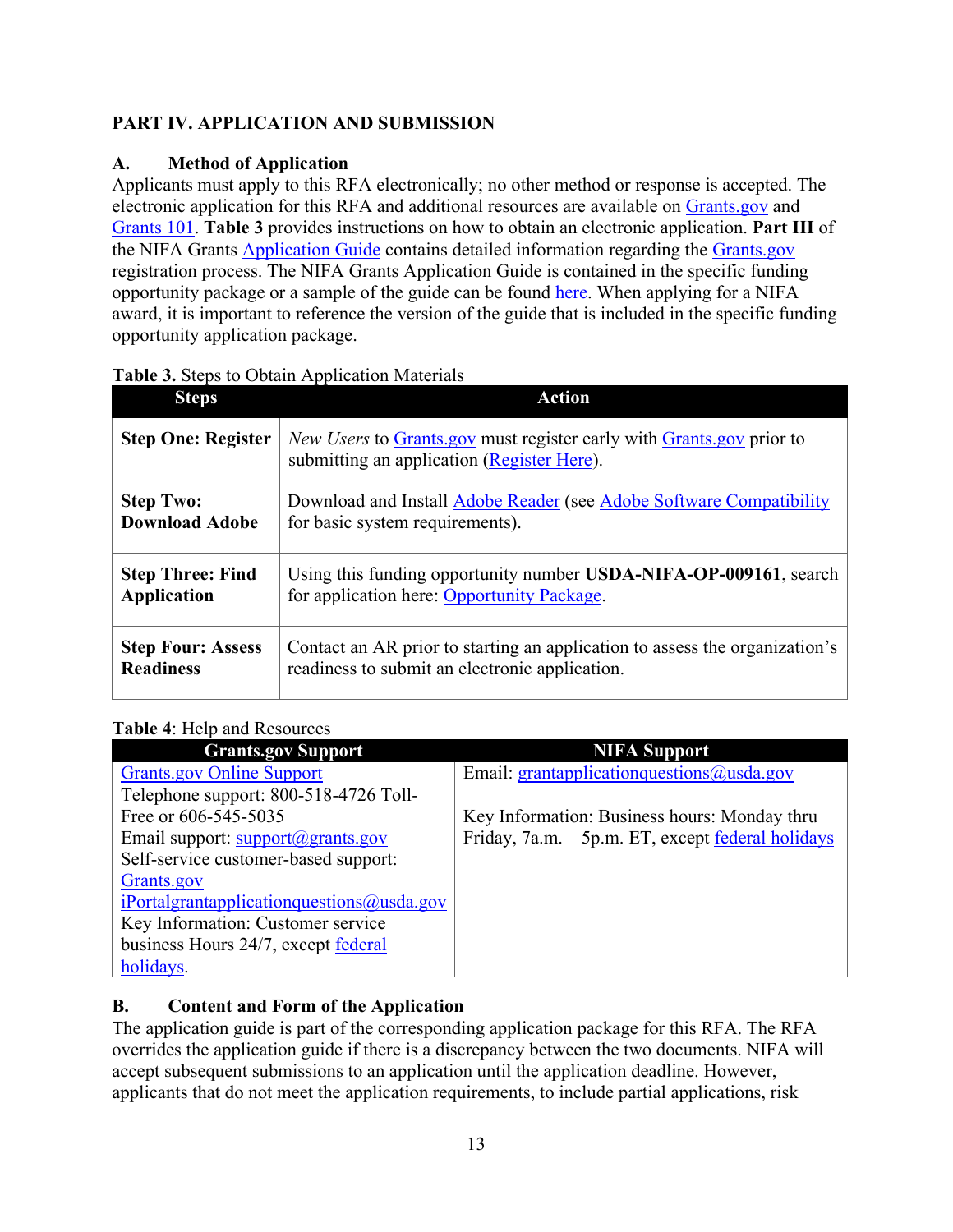being excluded from NIFA's review. NIFA will assign a proposal number to all applications that meet the requirements of this RFA. Applicants must refer to the proposal number when corresponding with NIFA. **Table 5** outlines other key instructions for applicants.

| <b>raone</b> of ixey repplication moderations                                                                                                     |                                                             |
|---------------------------------------------------------------------------------------------------------------------------------------------------|-------------------------------------------------------------|
| Instruction                                                                                                                                       | References<br>(All references are to the Application Guide) |
| Attachments must be in a portable<br>document format (PDF) format.                                                                                | Part IV                                                     |
| Check the manifest of submitted files to<br>verify attachments are in the correct<br>format.                                                      | Part IV                                                     |
| Conduct an administrative review of the<br>application before submission.                                                                         | Part IV                                                     |
| Follow the submission instructions.                                                                                                               | Part V                                                      |
| Provide an accurate email address, where<br>designated, on the SF-424 R&R.                                                                        | Part V                                                      |
| Contact the Grants.gov helpdesk for<br>technical support and keep a record of the<br>correspondence.                                              | N/A                                                         |
| Contact NIFA if applicant does not receive<br>correspondence from NIFA regarding an<br>application within 30 days of the application<br>deadline. | N/A                                                         |

#### <span id="page-13-0"></span>**Table 5**: Key Application Instructions

*SF 424 R&R Cover Sheet*. See **Part V** of the [Application Guide](https://nifa.usda.gov/resource/nifa-grantsgov-application-guide) for the required certifications and assurances.

#### *SF 424 R&R Project/Performance Site Location(s)*. See **Part V** of the **Application Guide**.

#### *R&R Other Project Information Form*. See **Part V** of the **Application Guide**.

- 1. Field 7. Project Summary (PS)/Abstract. The PS must show how the project goals align with the project goals of the AG2PI. See **Part V** of the Application Guide for instructions and suggested templates.
- 2. Field 8. Project Narrative (PN). The PN must not exceed 18 *1.5 spaced* pages of written text including figures and tables (the font size for tables should be no smaller than 11 points, Times New Roman). The page limits outlined here ensure fair and equitable competition. Appendices to the PN are allowed if they are directly germane to the proposed project. Do not add appendices to circumvent the page limit. The PN must include all the following:
	- a. Introduction;
	- b. Rationale and significance;
	- c. Objectives;
	- d. Approach;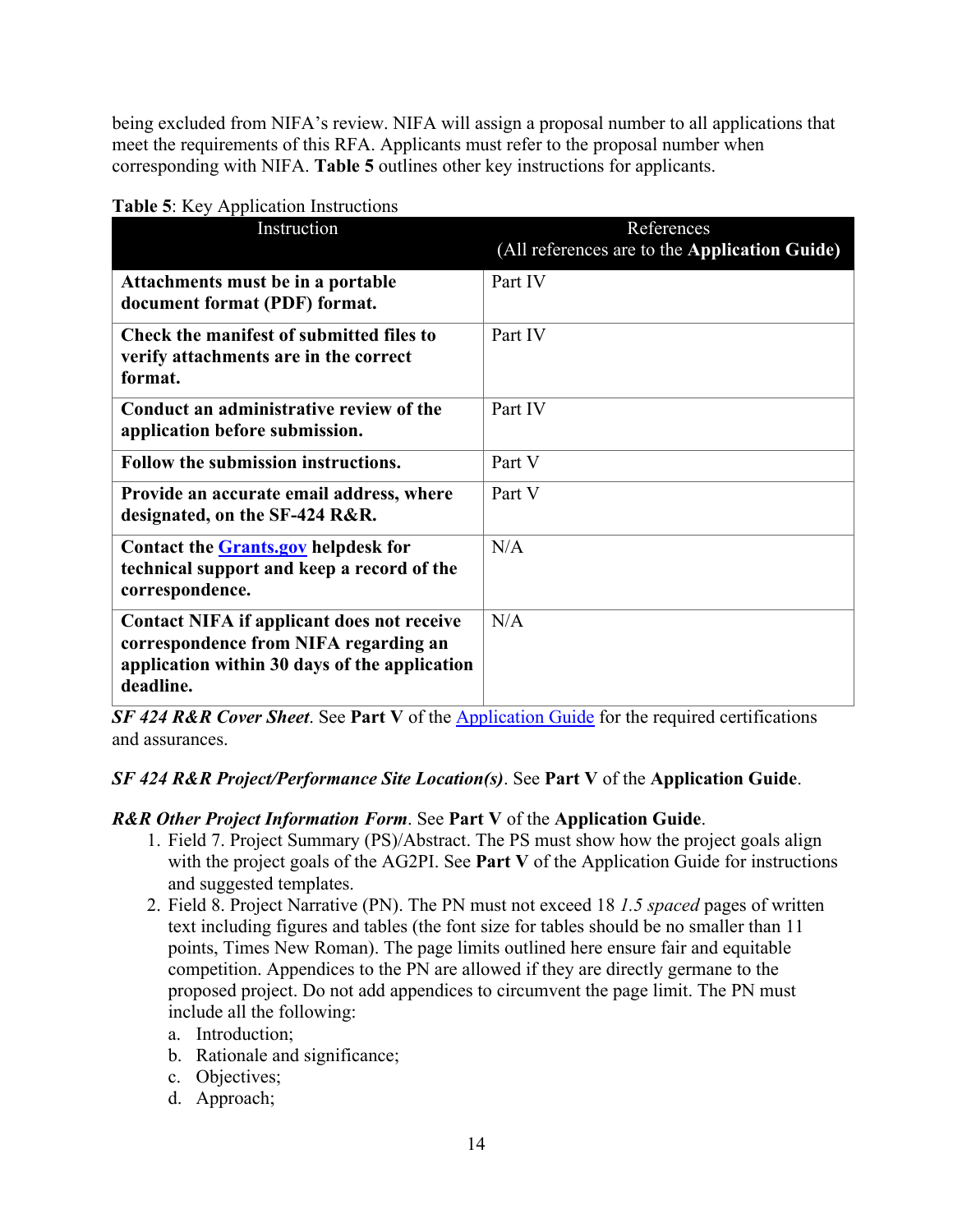- e. Global engagement;
- f. Project timeline;
- g. Cooperation and institutional involvement;
- h. Data management plan (DMP);
- i. Summary of previous work;
- j. Centers of Excellence Justification; Applicants requesting consideration of COE status must include their justification at the end of their Project Narratives and within the page limits provided for the project narratives; and
- k. Response to previous review: The response to previous review must not exceed 3 *1.5 spaced* pages. This does not count towards the page limit for the PN.
- 3. Field 12, Add Other Attachments. See **Part V** of the Application Guide.

*R&R Senior/Key Person Profile (Expanded)*. See **Part V** of the **[Application Guide](https://nifa.usda.gov/resource/nifa-grantsgov-application-guide)** for profile requirements, details about the biographical sketch, and suggested support templates.

*R&R Personal Data*. This information is voluntary and is not a precondition of award (see **Part V** of the **Application Guide**).

#### *R&R Budget*. See **Part V** of the **Application Guide**.

- 1. Match If an applicant concludes that the matching requirements described under [Part III](#page-10-2)  [§ B](#page-10-2) of this RFA is not applicable to them; the applicant must include an explanation of their conclusion in the *budget justification*. NIFA will consider this justification when determining final matching requirements or if required matching can be waived. NIFA retains the right to make final determinations regarding matching requirements. Grants that require matching funds as specified under Part III  $\S$  B of this RFA must list in their *budget justification* the matching sources, the identification of the entity(ies) providing the match, and the total pledged amount. A written verification of commitments of matching support (a pledge agreement) is not required. However, applicants are subject to the documentation, valuing and reporting requirements, as specified in 2 CFR Part 200, "Uniform Administrative Requirements, Cost Principles, [and Audit Requirements for Federal Awards \(the Uniform Guidance\),](https://www.ecfr.gov/cgi-bin/text-idx?SID=39448527cdd5ebd0a063b91b8b44f0f5&mc=true&node=pt2.1.200&rgn=div5)" and [7 CFR 3430,](https://www.ecfr.gov/cgi-bin/text-idx?SID=1a74011311d649ff6313ca273791b131&mc=true&node=pt7.15.3430&rgn=div5)  ["Competitive and Noncompetitive Non-Formula Federal Assistance Programs – General](https://www.ecfr.gov/cgi-bin/text-idx?SID=1a74011311d649ff6313ca273791b131&mc=true&node=pt7.15.3430&rgn=div5)  [Award Administrative Provisions.](https://www.ecfr.gov/cgi-bin/text-idx?SID=1a74011311d649ff6313ca273791b131&mc=true&node=pt7.15.3430&rgn=div5)"
- 2. Indirect costs (IDC) See Part IV  $\S$  C of this RFA for funding restrictions regarding indirect cost, and **Part V** of the **Application Guide** for additional information.

*Data Management Plan.* A DMP is required for this program. Applicants should clearly articulate how the project director (PD) and co-PDs plan to manage and disseminate the data generated by the project. The DMP will be considered during the merit review process (see [Part](#page-18-0)  [V § B](#page-18-0) of this RFA, [NIFA's Data Management Plan\)](https://nifa.usda.gov/resource/data-management-plan-nifa-funded-research-projects). If you need help in preparing a data management plan or have questions about what constitutes a data management plan for this role (including questions about data privacy, etc.), please contact the NIFA program contacts listed at the end of this RFA.

**The DMP must include**: making data publicly available and /or compatible with other open data sources. Specifically, applications must provide a description and budgeted plan for the release of research results (e.g., data, germplasm, cultivars, genetic resources) that is compliant with the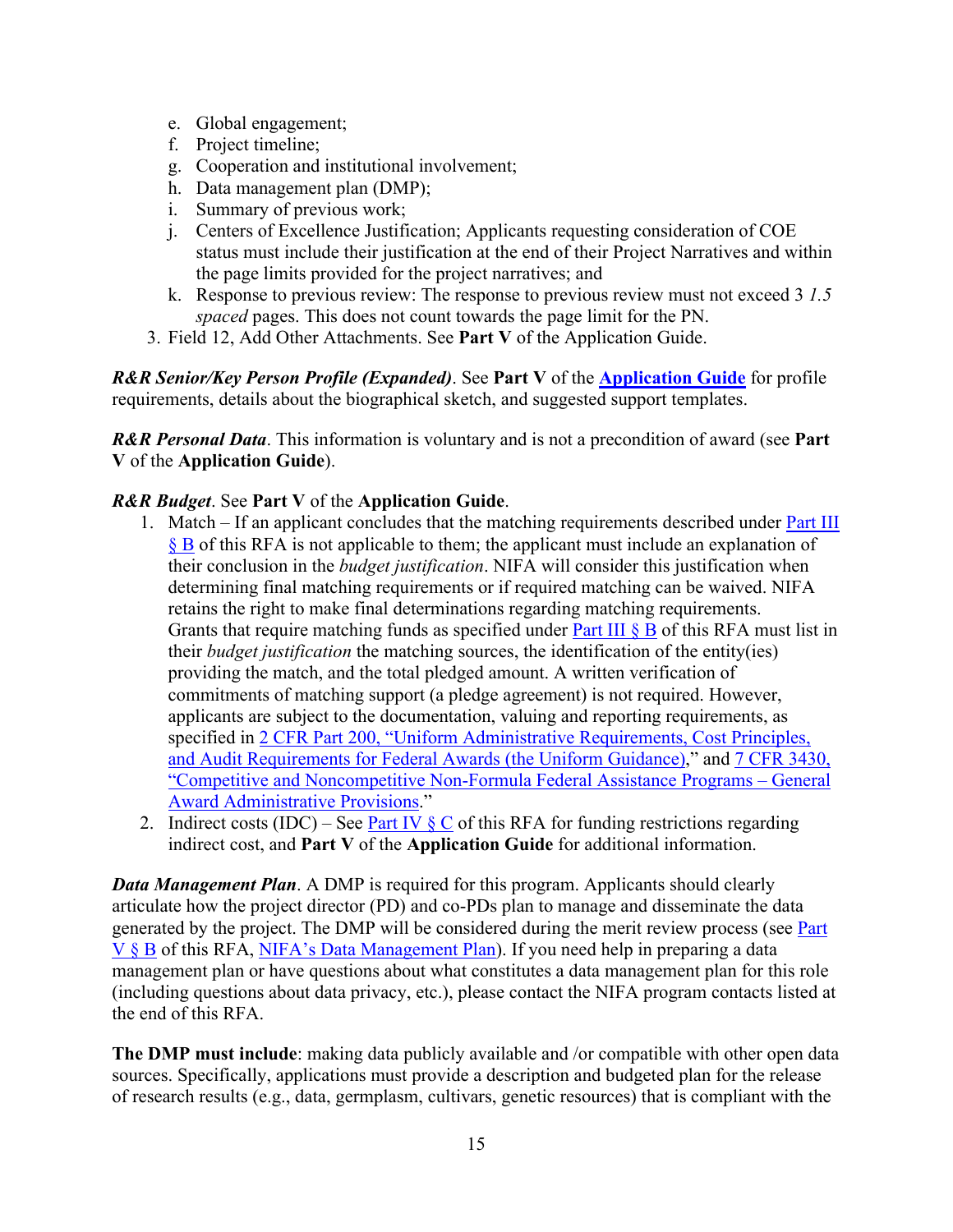Research Terms and Conditions that govern NIFA-funded projects in the areas of plant and animal breeding, genetics and genomics.

The terms and conditions can be found at [https://nifa.usda.gov/sites/default/files/resource/NIFA-](https://nifa.usda.gov/sites/default/files/resource/NIFA-19-012-NIFA-Research-Agency-Specific.pdf)[19-012-NIFA-Research-Agency-Specific.pdf.](https://nifa.usda.gov/sites/default/files/resource/NIFA-19-012-NIFA-Research-Agency-Specific.pdf) The following sections are particularly relevant:

Genetic Resources from Outside of the U.S *(page 6*); and Patents and Inventions including Plant Variety Protection and Release of Animal or Plant Genome Sequence Data, Distribution of Animal or Plant Genomic Resources, and the Release or Distribution of Plant Germplasm (*pages 15-16*).

## *Supplemental Information Form*. See **Part V** of the **Application Guide**.

- 1. Field 2. Program to which the applicant is applying. Enter the program name Agricultural Genome to Phenome Initiative and the program code (AG2PI). Accurate entry is critical.
- 2. Field 8. Conflict of Interest List. See **Part V** of the Application Guide.

*Representations Regarding Felony Conviction and Tax Delinquent Status for Corporate Applicants*. This is required for corporate applicants. See **Part VI § 2** of the **Application Guide** for a description of the term, "corporation."

#### <span id="page-15-0"></span>**C. Funding Restrictions**

*Indirect Cost (IDC) not to exceed 30 percent of Total Federal Funds Awarded (TFFA) of the recipient*. Section 1462(a) and (c) of the National Agricultural Research, Extension, and [Teaching Policy Act of 1977 \(NARETPA\)](https://nifa.usda.gov/sites/default/files/resource/nar77.pdf) limits IDC for the overall award to 30 percent of Total Federal Funds Awarded (TFFA) under a research, education, or extension grant. The maximum IDC rate allowed under the award is determined by calculating the amount of IDC using:

- 1. the sum of an institution's negotiated indirect cost rate and the indirect cost rate charged by sub-awardees, if any; or
- 2. 30 percent of TFFA.

The maximum allowable IDC rate under the award, including the IDC charged by the subawardee(s), if any, is the lesser of the two rates.

If the result of number one is the lesser of the two rates, the grant recipient is allowed to charge the negotiated IDC rate on the prime award and the sub-award(s), if any. Any sub-awards would be subject to the sub-awardee's negotiated IDC rate. The sub-awardee may charge its negotiated IDC rate on its portion of the award, provided the sum of the IDC rate charged under the award by the prime awardee and the sub-awardee(s) does not exceed 30 percent of the TFFA.

If the result of number two is the lesser of the two rates, then the maximum IDC rate allowed for the overall award, including any sub-award(s), is limited to 30 percent of the TFFA. That is, the IDC of the prime awardee plus the sum of the IDC charged by the sub-awardee(s), if any, may not exceed 30 percent of the TFFA.

In the event of an award, the prime awardee is responsible for ensuring the maximum indirect cost allowed for the award is not exceeded when combining IDC for the Federal portion (i.e.,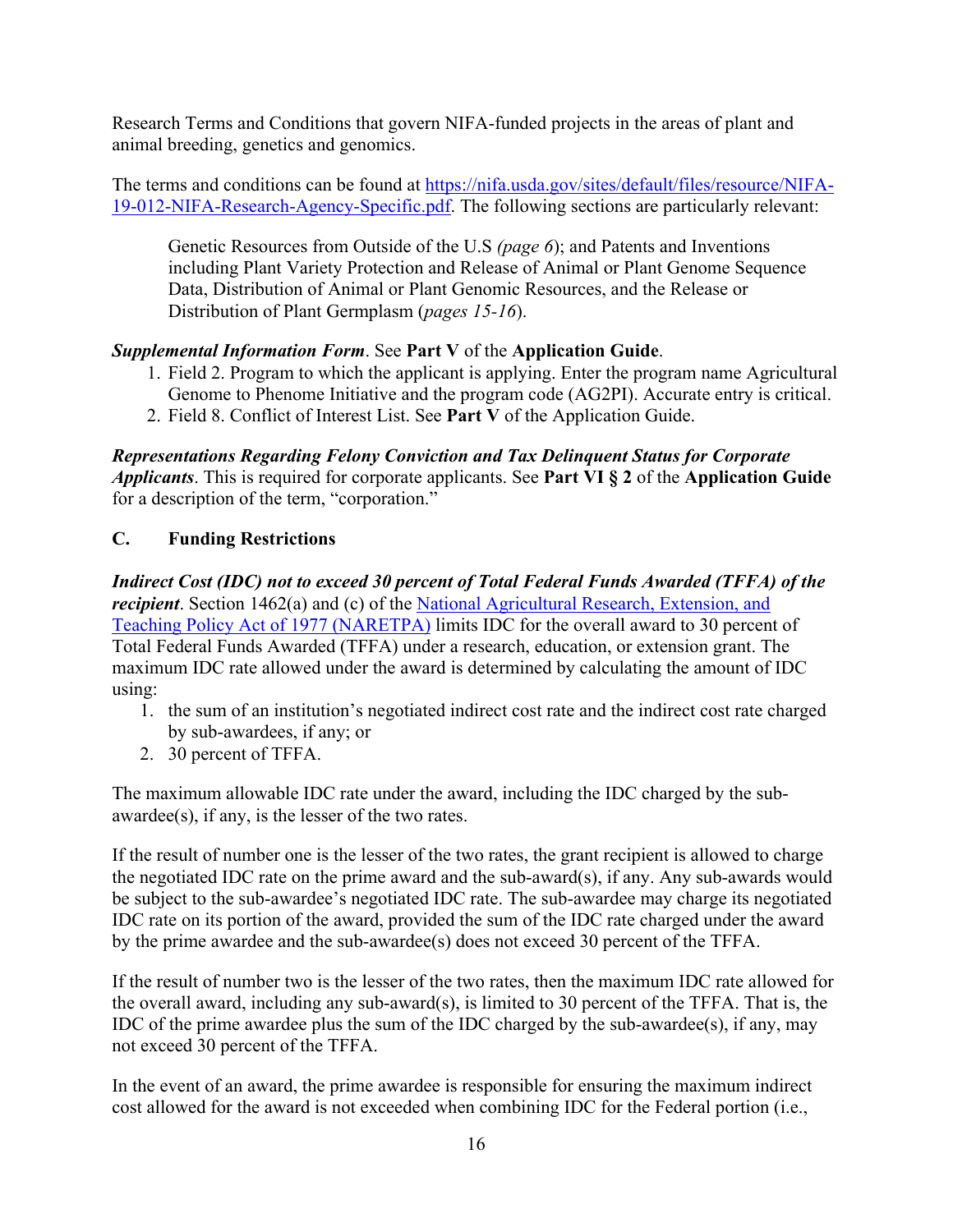prime and sub-awardee(s)) and any applicable cost-sharing (see  $7$  CFR 3430.52(b)). Amounts exceeding the maximum allowable IDC are considered unallowable. See sections [408](https://www.ecfr.gov/cgi-bin/text-idx?SID=99b0d2f1cf782a71783f992ece47bb5a&mc=true&node=pt2.1.200&rgn=div5#se2.1.200_1408) and [410](https://www.ecfr.gov/cgi-bin/text-idx?SID=99b0d2f1cf782a71783f992ece47bb5a&mc=true&node=pt2.1.200&rgn=div5#se2.1.200_1410) of [2 CFR 200.](https://www.ecfr.gov/cgi-bin/text-idx?SID=99b0d2f1cf782a71783f992ece47bb5a&mc=true&node=pt2.1.200&rgn=div5) 

Successful applicants must not use grant funds awarded under the authority of this RFA to renovate or refurbish research, education, or extension space; purchase or install fixed equipment in such space; or to plan, repair, rehabilitate, acquire, or construct buildings or facilities.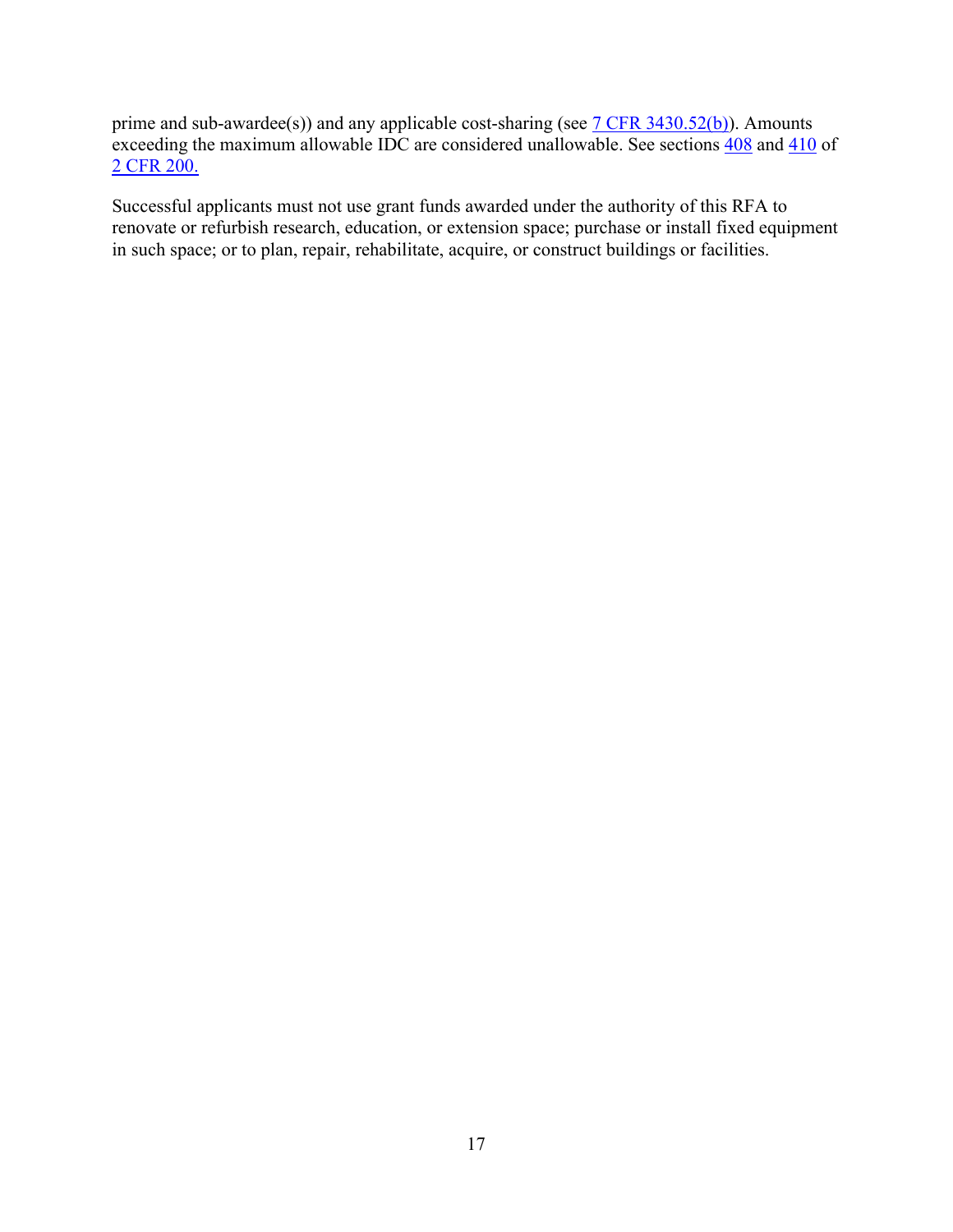# <span id="page-17-0"></span>**PART V. APPLICATION REVIEW REQUIREMENTS**

## <span id="page-17-1"></span>**A. NIFA's Evaluation Process**

NIFA evaluates each application in a two-part process. First, we screen each application to ensure that it meets the administrative requirements set forth in this RFA. All administrative requirements must be met in order for the application to proceed to the next level of review. Second, a scientific peer-review process will be used to technically evaluate applications that have met the administrative requirements using a review panel **(see** [NIFA Peer Review](https://nifa.usda.gov/sites/default/files/resource/NIFA-Peer-Review-Process-for-Competitive-Grant-Applications_0.pdf)  [Process\)](https://nifa.usda.gov/sites/default/files/resource/NIFA-Peer-Review-Process-for-Competitive-Grant-Applications_0.pdf).

#### **Scientific Peer Review Process:**

NIFA selects reviewers for the review panel based upon their training and experience in relevant scientific, extension, or education fields, taking into account the following factors:

- 1. the level of relevant formal scientific, technical education, or extension experience of the individual, as well as the extent to which an individual is engaged in relevant research, education, or extension activities.
- 2. the need to include experts from various areas of specialization within relevant scientific, education, or extension fields.
- 3. the need to include other experts (e.g., producers, range or forest managers/operators, researchers, public health practitioners, educators, consumers, and commercial reviews) who can assess relevance of the applications to targeted audiences and to program needs.
- 4. the need to include experts from a variety of organizational types (e.g., colleges, universities, industry, state and Federal agencies, and private profit and non-profit organizations) and geographic locations.
- 5. the need to maintain a balanced composition with regard to minority and female representation and an equitable age distribution; and
- 6. the need to include reviewers who can judge the effective usefulness of each application to producers and the general public.

After each peer review panel has completed its deliberations, the responsible program staff of NIFA will recommend that your project is either approved for support from currently available funds or declined due to insufficient funds or unfavorable review.

NIFA reserves the right to negotiate with the PD/PI and/or the submitting organization or institution regarding project revisions (e.g., reductions in the scope of work, funding level, period, or method of support) prior to recommending any project for funding.

After the review process has been completed, NIFA sends copies of reviews, *not* including the identity of reviewers, and a summary (if applicable) of the review panel comments to the PD.

*Conflicts of interest*. NIFA takes extreme care to prevent any actual or perceived conflicts of interest that may influence the review or evaluation (see [NIFA Peer Review Process for](https://nifa.usda.gov/resource/nifa-peer-review-process-competitive-grant-applications)  [Competitive Grant Applications\)](https://nifa.usda.gov/resource/nifa-peer-review-process-competitive-grant-applications).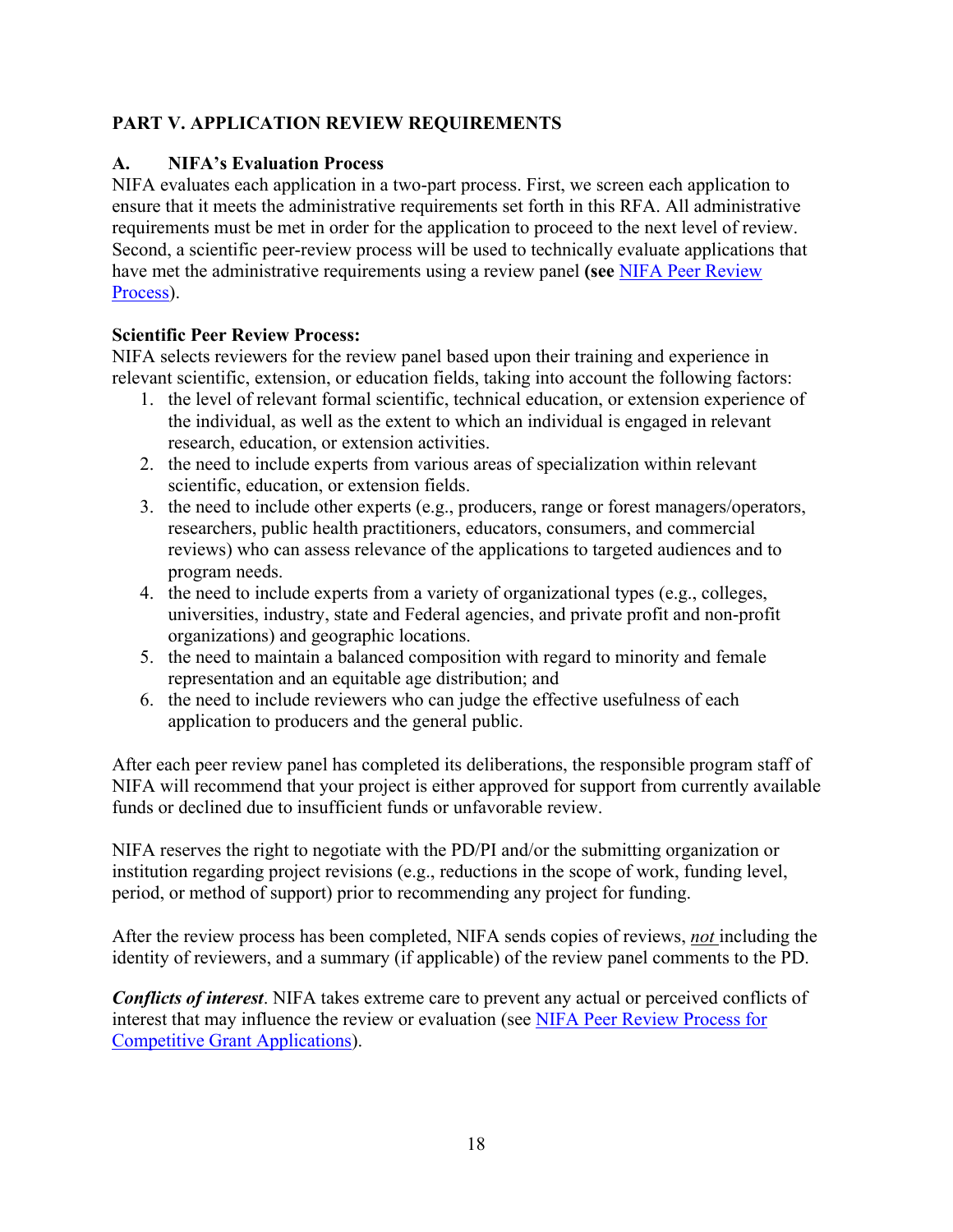# <span id="page-18-0"></span>**B. Evaluation Criteria**

The following evaluation criteria will be used for the review of AG2PI applications:

# 1. **Scientific Merit of the Application for Research:**

- a. Novelty, innovation, uniqueness, and originality;
- b. Where model systems are used, ability to transfer knowledge gained from these systems to organisms of importance to U.S. agriculture;
- c. Conceptual adequacy of the research;
- d. Clarity and delineation of objectives;
- e. Adequacy of the description of the undertaking;
- f. Suitability and feasibility of methodology and data management plan;
- g. Demonstration of feasibility through preliminary data; and
- h. Probability of success of the project given the level of scientific innovation, and risk-reward balance.
- 2. **Qualifications of Project Personnel, Adequacy of Facilities, and Project Management:** 
	- a. Qualifications of applicant (team) to conduct the proposed project, including performance record and potential for future accomplishments;
	- b. Demonstrated awareness of previous and alternative approaches to the problem identified in the application;
	- c. Institutional experience and competence in subject area;
	- d. Adequacy of available or obtainable support personnel, facilities, and instrumentation; and
	- e. Planning and administration of the proposed project, including: time allocated for systematic attainment of objectives; and planned administration of the proposed project and its maintenance, partnerships, strength of the collaborative efforts, and the planned dissemination of information for multi-institutional projects over the duration of the project.

# 3. **Project Relevance:**

- a. Documentation that the research supports the Purposes of AG2PI identified in Part I.B and is directed toward specific Program Priorities identified in Part I.C and is designed to accelerate progress toward the productivity and economic, environmental, and social sustainability of U.S. agriculture with respect to natural resources and the environment, human health and well-being, and rural communities.
- b. When international collaboration or activities are involved, the project leverages expertise, resources, and experience from beyond the United States to achieve greater impact or brings foreign or international research efforts to address issues relevant to U.S. agriculture.

# <span id="page-18-1"></span>**C. Centers of Excellence**

In addition to evaluating applicants using the criterion listed in Part V  $\S$  B of this RFA, NIFA will use the COE standards described in this RFA to evaluate applicants that rank highly meritorious and requested to be considered as a COE. In instances where applicants are found to be equally meritorious with the application of a non-COE applicant, NIFA will prioritize the COE applicant meeting the COE criteria. NIFA will effectively use the COE prioritization as a "tie breaker." Applicants that rank highly meritorious but who did not request consideration as a COE or who are not deemed to have met the COE standards may still receive funding.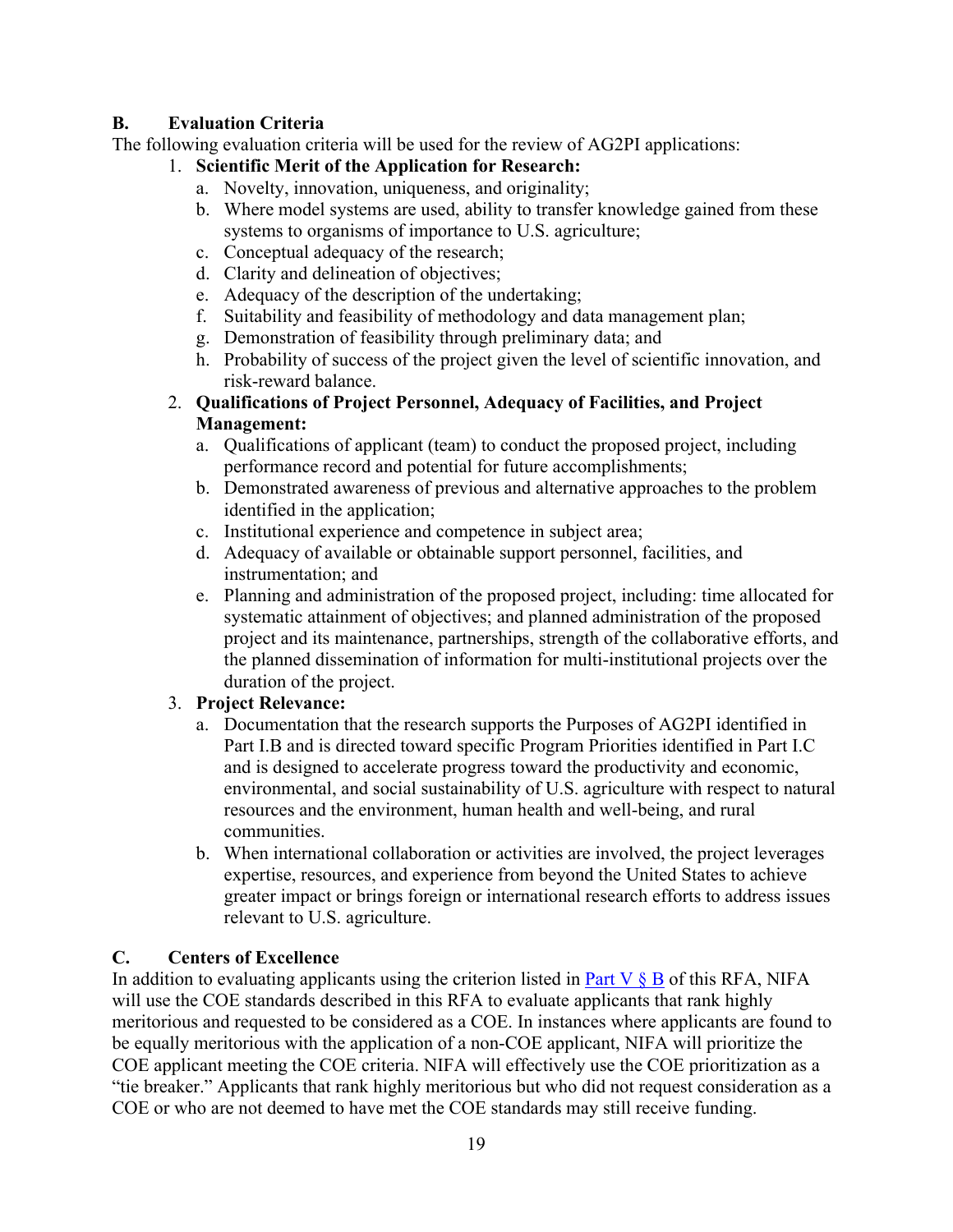Applicants that meet the COE requirements will have the COE designation in their notice of award. Entities recognized as COE will maintain that distinction for the duration of their period of performance or as identified in the terms and conditions of that award.

## <span id="page-19-0"></span>**D. Organizational Management Information**

Applicants must submit specific management information relating to an applicant prior to an award and update the information as needed. Applicants may only have to update their information if they had previously provided the information under this or another NIFA program. NIFA provides the requisite forms during the pre-award process. Although an applicant may be eligible for award under this program, there are factors that may exclude an applicant from receiving federal financial and nonfinancial assistance and benefits under this program (e.g., debarment or suspension of an individual, or a determination that an applicant is not responsible).

## <span id="page-19-1"></span>**E. Application Disposition**

Applicants may withdraw at any time before NIFA makes a final funding decision. NIFA will retain all applications, including withdrawn applications and unfunded applications.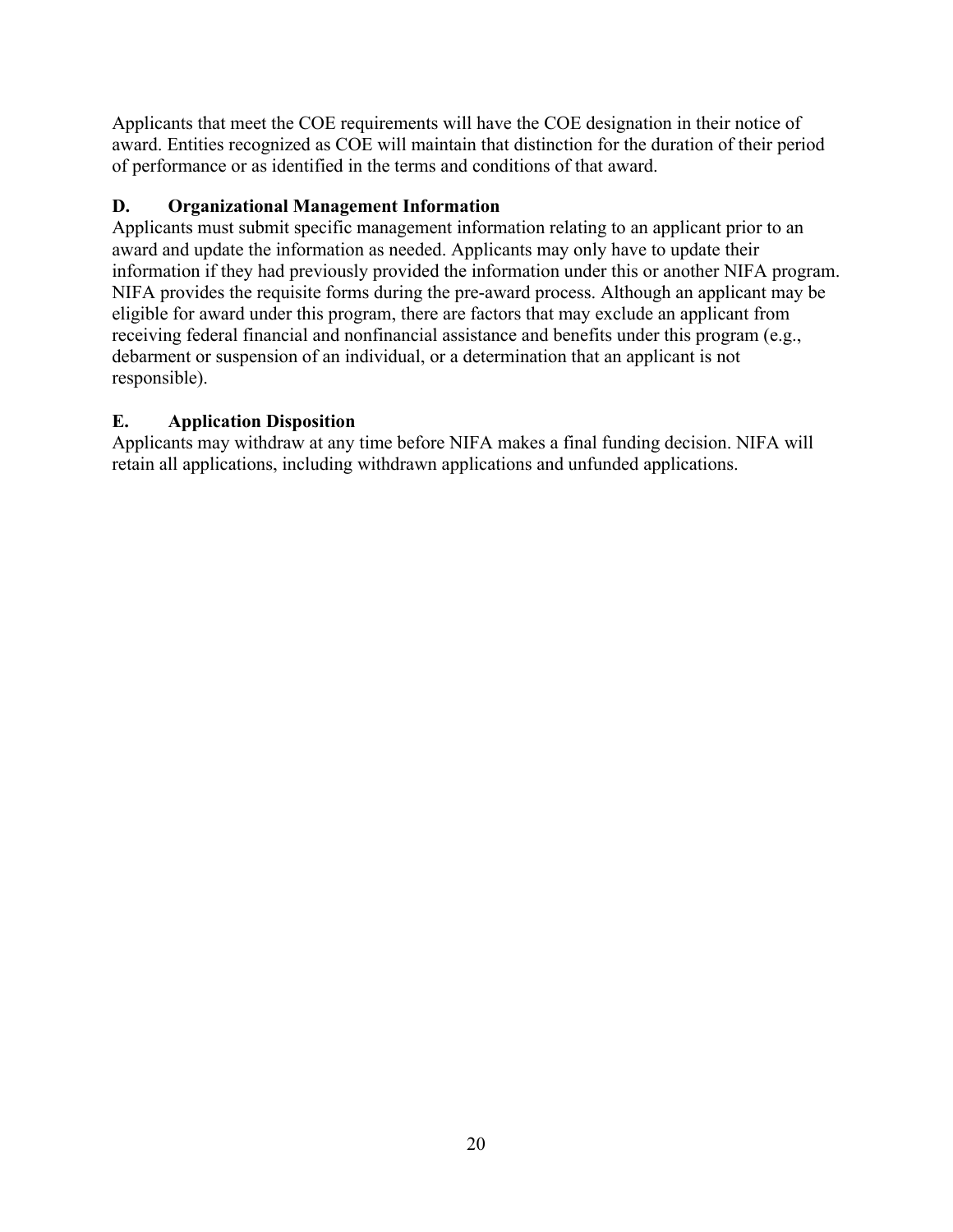#### <span id="page-20-0"></span>**PART VI. AWARD ADMINISTRATION**

#### <span id="page-20-1"></span>**A. General**

Within the limit of funds authorized, the NIFA awarding official will make grants to responsible and eligible applicants whose applications are judged most meritorious under the procedures set forth in this RFA. The date specified by the NIFA awarding official as the effective date of the grant must be no later than September 30 of the federal fiscal year in which the project is approved for support and funds are appropriated for such purpose, unless otherwise permitted by law. The project need not be initiated on the grant effective date, but as soon thereafter as practical so that project goals may be attained within the funded project period. All funds granted by NIFA under this RFA may be used only for the purpose for which they are granted in accordance with the approved application and budget, regulations, terms and conditions of the award, applicable federal cost principles, USDA assistance regulations, and [NIFA General](https://www.ecfr.gov/cgi-bin/text-idx?SID=1a74011311d649ff6313ca273791b131&mc=true&node=pt7.15.3430&rgn=div5)  [Awards Administration Provisions, 7 CFR Part 3430, subparts A through E.](https://www.ecfr.gov/cgi-bin/text-idx?SID=1a74011311d649ff6313ca273791b131&mc=true&node=pt7.15.3430&rgn=div5)

*Award Notice*. The award document will provide pertinent instructions and information as described in [2 CFR 200.211](https://www.ecfr.gov/cgi-bin/retrieveECFR?gp=&SID=c44a1f8f16917d78ba5ba676eac5fdc3&mc=true&r=SECTION&n=se2.1.200_1211) (see [NIFA's Terms and Conditions\)](https://nifa.usda.gov/terms-and-conditions).

#### <span id="page-20-2"></span>**B. Administrative and National Policy Requirements**

Several federal statutes and regulations apply to grant applications and the projects outlined in this RFA (some are listed here: [Federal Regulations\)](https://nifa.usda.gov/federal-regulations). Unless specifically noted by statue or award-specific requirements, [NIFA Policy Guide](https://nifa.usda.gov/policy-guide) applies to all NIFA awards.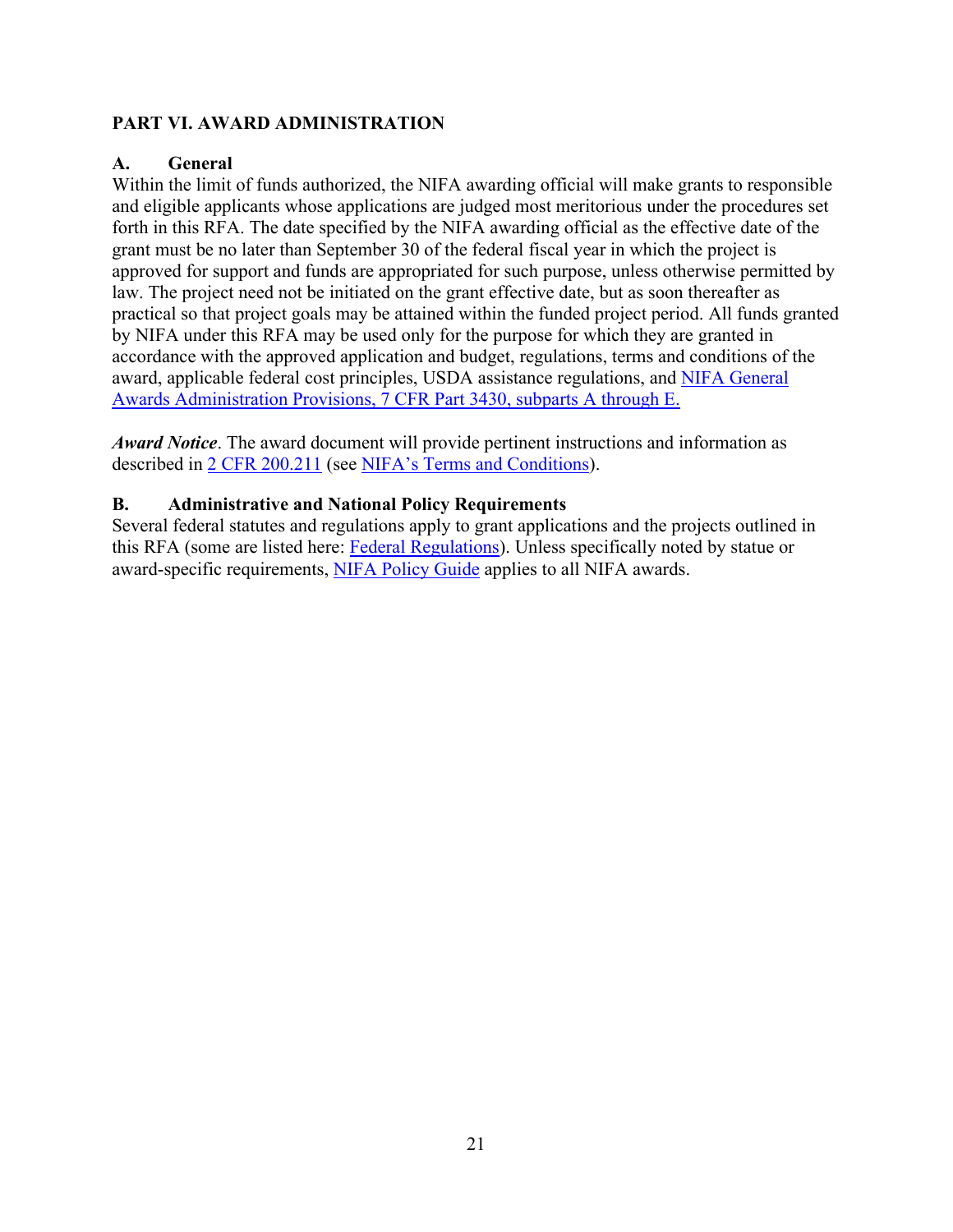# <span id="page-21-0"></span>**PART VII. OTHER INFORMATION**

# <span id="page-21-1"></span>**A. Use of Funds and Changes in Budget**

*Delegation of fiscal responsibility.* Unless the terms and conditions of the award state otherwise, awardees may not in whole or in part delegate or transfer to another person, institution, or organization the responsibility for use or expenditure of award funds.

*Changes in Budget or Project Plans*. In accordance with [2 CFR 200.308,](https://www.ecfr.gov/cgi-bin/text-idx?SID=3af89506559b05297e7d0334cb283e24&mc=true&node=se2.1.200_1308&rgn=div8) awardees must request prior approval from NIFA for the following program or budget-related reasons (the awardee is subject to the terms and conditions identified in the award):

- 1. Change in the scope or the objective of the project or program without prior written approval (even if there is no associated budget revision requiring).
- 2. Change in a key person specified in the application or the federal award.
- 3. Disengagement from the project for more than three months, or a 25 percent reduction in time devoted to the project.
- 4. Inclusion of costs that require prior approval in accordance with [2 CFR 200 Subpart E](https://www.ecfr.gov/cgi-bin/text-idx?SID=dc069d42776cd3451f66232d56026057&mc=true&node=pt2.1.200&rgn=div5#sp2.1.200.e) [\(Cost Principles\),](https://www.ecfr.gov/cgi-bin/text-idx?SID=dc069d42776cd3451f66232d56026057&mc=true&node=pt2.1.200&rgn=div5#sp2.1.200.e) or [45 CFR Part 75 Appendix IX,](https://www.ecfr.gov/cgi-bin/text-idx?node=pt45.1.75#ap45.1.75_1521.ix) [\(Principles for Determining Costs](https://www.ecfr.gov/cgi-bin/text-idx?node=pt45.1.75#ap45.1.75_1521.ix)  [Applicable to Research and Development under Awards and Contracts with Hospitals\)](https://www.ecfr.gov/cgi-bin/text-idx?node=pt45.1.75#ap45.1.75_1521.ix), or [48 CFR,](https://www.ecfr.gov/cgi-bin/text-idx?SID=4d9d83a5cef52c19c5ff83421fa48a4b&mc=true&tpl=/ecfrbrowse/Title48/48tab_02.tpl) unless waived by the federal awarding agency, [48 CFR Part 31, Contract Cost](https://www.ecfr.gov/cgi-bin/text-idx?SID=4d9d83a5cef52c19c5ff83421fa48a4b&mc=true&node=pt48.1.31&rgn=div5)  [Principles and Procedures;](https://www.ecfr.gov/cgi-bin/text-idx?SID=4d9d83a5cef52c19c5ff83421fa48a4b&mc=true&node=pt48.1.31&rgn=div5)
- 5. Transfer of funds budgeted for participant support costs to other categories of expense [\(2 CFR 200.456 Participant support costs\)](https://www.ecfr.gov/cgi-bin/text-idx?SID=875f7422535a157681c65d5ff44deb32&mc=true&node=pt2.1.200&rgn=div5#se2.1.200_1456);
- 6. Sub-awarding, transferring or contracting out of any work under a federal award, including fixed amount sub-awards (see [2 CFR 200.333, Fixed Amount Sub-awards\)](https://www.ecfr.gov/cgi-bin/text-idx?SID=9eaf9554e1f32bf0d83aca55646e9b7e&mc=true&node=pt2.1.200&rgn=div5#se2.1.200_1333), unless described in the application and funded in the approved federal awards. This provision does not apply to the acquisition of supplies, material, equipment, or general support services.
- 7. Changes in the approved cost-sharing or matching provided by the non-federal entity; and
- 8. The need for additional federal funds to complete the project.

# <span id="page-21-2"></span>**B. Confidential Aspects of Applications and Awards**

When an application results in an award, it becomes a part of NIFA transaction records, which are available to the public. Information that the Secretary of Agriculture determines to be confidential, privileged, or proprietary in nature will be held in confidence to the extent permitted by law. Therefore, applicants should clearly mark any information within the application they wish to have considered as confidential, privileged, or proprietary. NIFA will retain a copy of an application that does not result in an award for three years. Such an application will be released only with the consent of the applicant or to the extent required by law. An applicant may withdraw at any time prior to the final action thereon.

#### <span id="page-21-3"></span>**C. Regulatory Information**

This program is not subject to the provisions of [Executive Order 12372,](https://www.fws.gov/policy/library/rgeo12372.pdf) which requires intergovernmental consultation with state and local officials. Under the provisions of the [Paperwork Reduction Act of 1995](https://www.reginfo.gov/public/reginfo/pra.pdf) [\(44 U.S.C. Chapter 35\)](http://uscode.house.gov/view.xhtml?path=/prelim@title44/chapter35&edition=prelim), the collection of information requirements contained in this notice have been approved under [OMB Document No. 0524-](https://www.federalregister.gov/documents/2018/10/29/2018-23552/submission-for-omb-review-comment-request) [0039.](https://www.federalregister.gov/documents/2018/10/29/2018-23552/submission-for-omb-review-comment-request)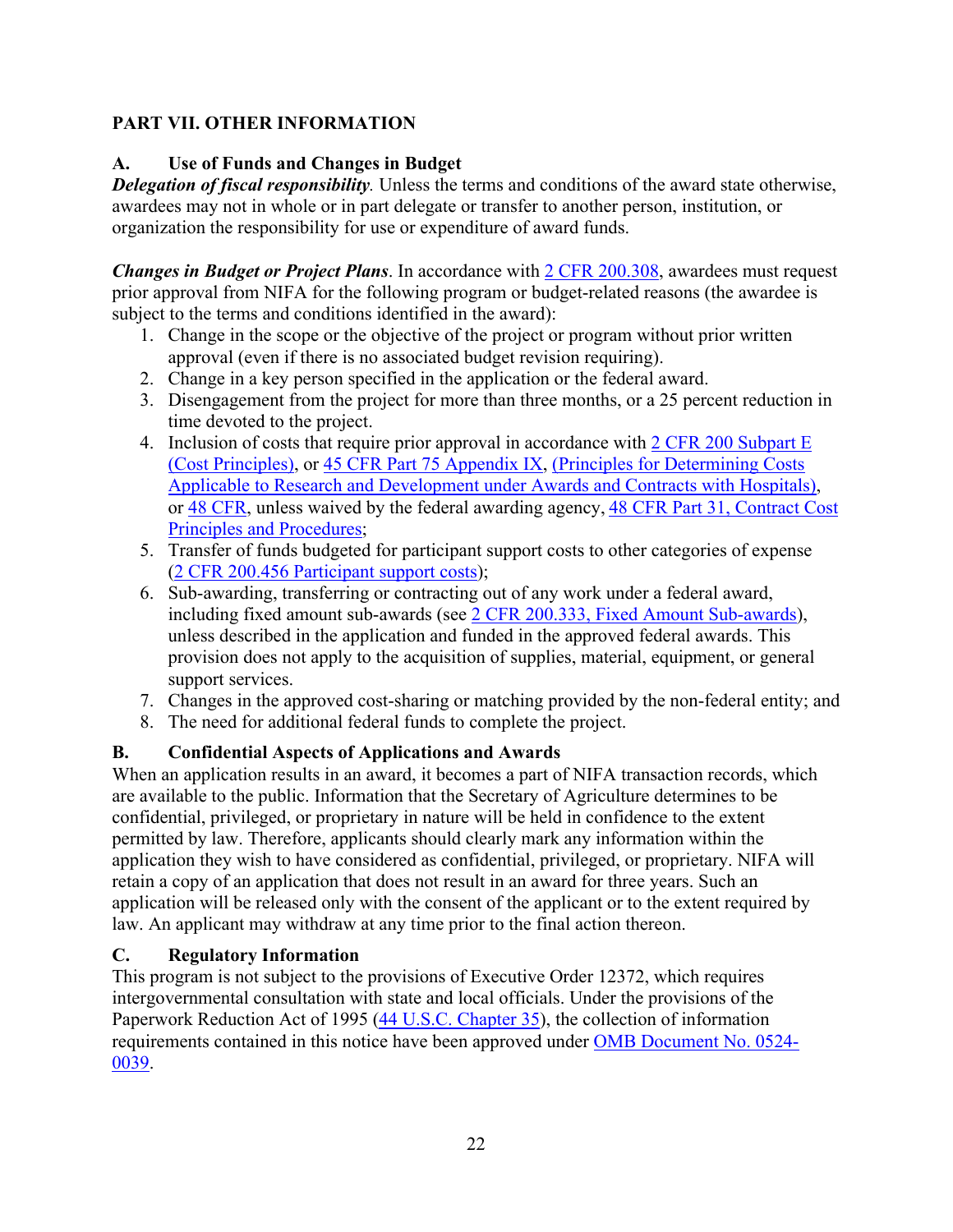#### **APPENDIX I: AGENCY CONTACT**

<span id="page-22-0"></span>**Program Contacts** 

Christian Tobias Christian.Tobias@usda.gov 610-312-7619

Frank Siewert [Frank.Siewerdt@usda.gov](mailto:Frank.Siewerdt@usda.gov) 202-123-3456

For administrative questions related to;

- 1. Grants.gov, see Part IV of this RFA
- 2. Other RFA or application questions, please email  $grant application questions@usda.gov$
- 3. Awards under this RFA, please email awards $@$ usda.gov

#### **U.S. Postal Mailing Address:**

National Institute of Food and Agriculture U.S. Department of Agriculture P.O. Box 419205, MS 10000 Kansas City, MO 64141-6205

#### **Courier/Package Delivery Address:**

National Institute of Food and Agriculture United States Department of Agriculture 2312 East Bannister Road, MS 10000 Kansas City, MO 64141-3061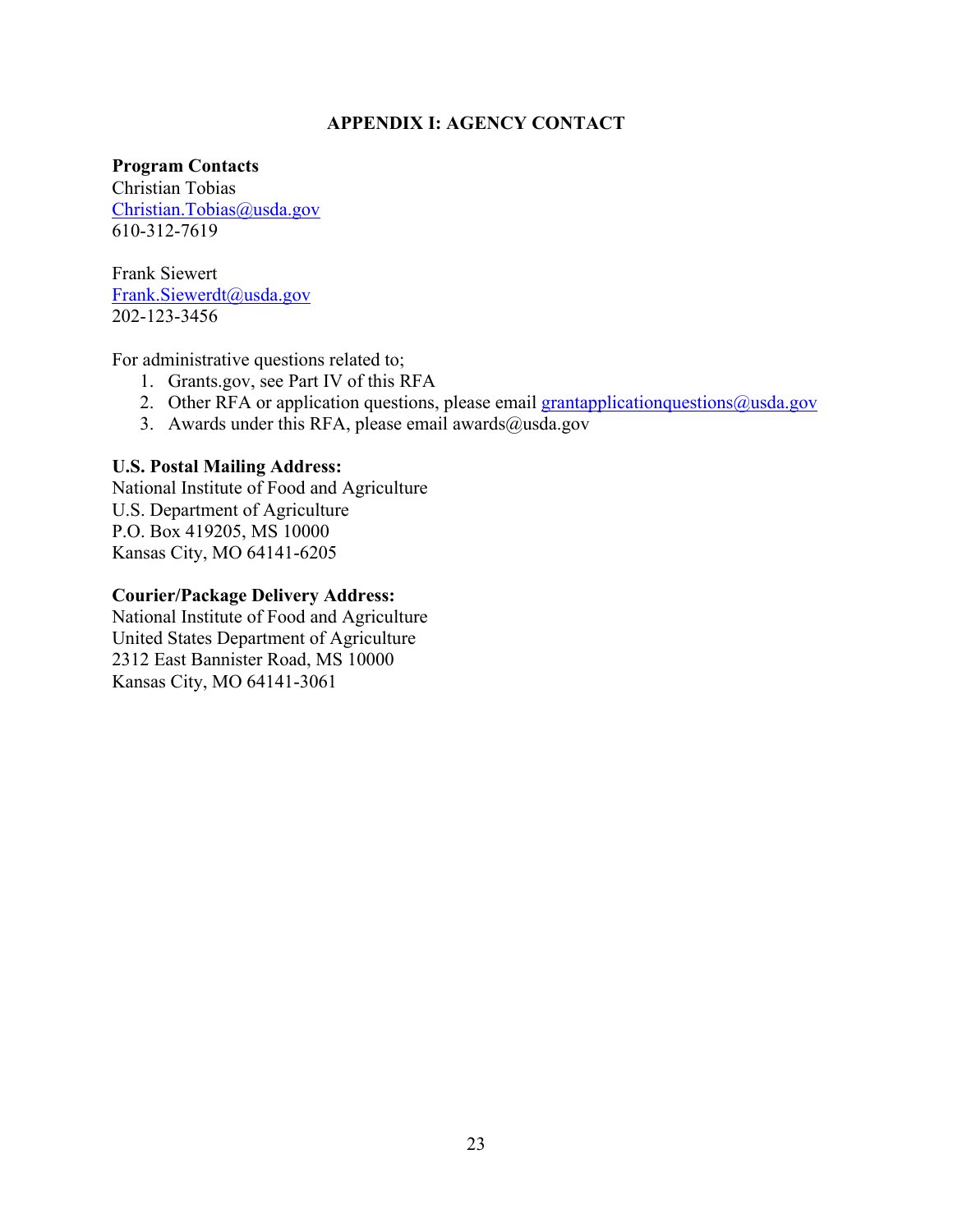#### **APPENDIX II: GLOSSARY OF TERMS**

#### <span id="page-23-0"></span>**Glossary of Terms**

Agricultural Genome to Phenome Initiative – AG2PI Agriculture and Food Research Initiative – AFRI Authorized Representative – AR Centers of Excellence – COE Data Management Plan – DMP Minority Serving Institutions – MSI National Agricultural Research, Extension, and Teaching Policy Act of 1977 – NARETPA National Institute of Food and Agriculture – NIFA Portable document format – PDF Project Director – PD Project Narrative – PN Project Summary – PS Request for Application – RFA Research, Education, and Economics – REE Total Federal Funds Awarded – TFFA United States Department of Agriculture – USDA